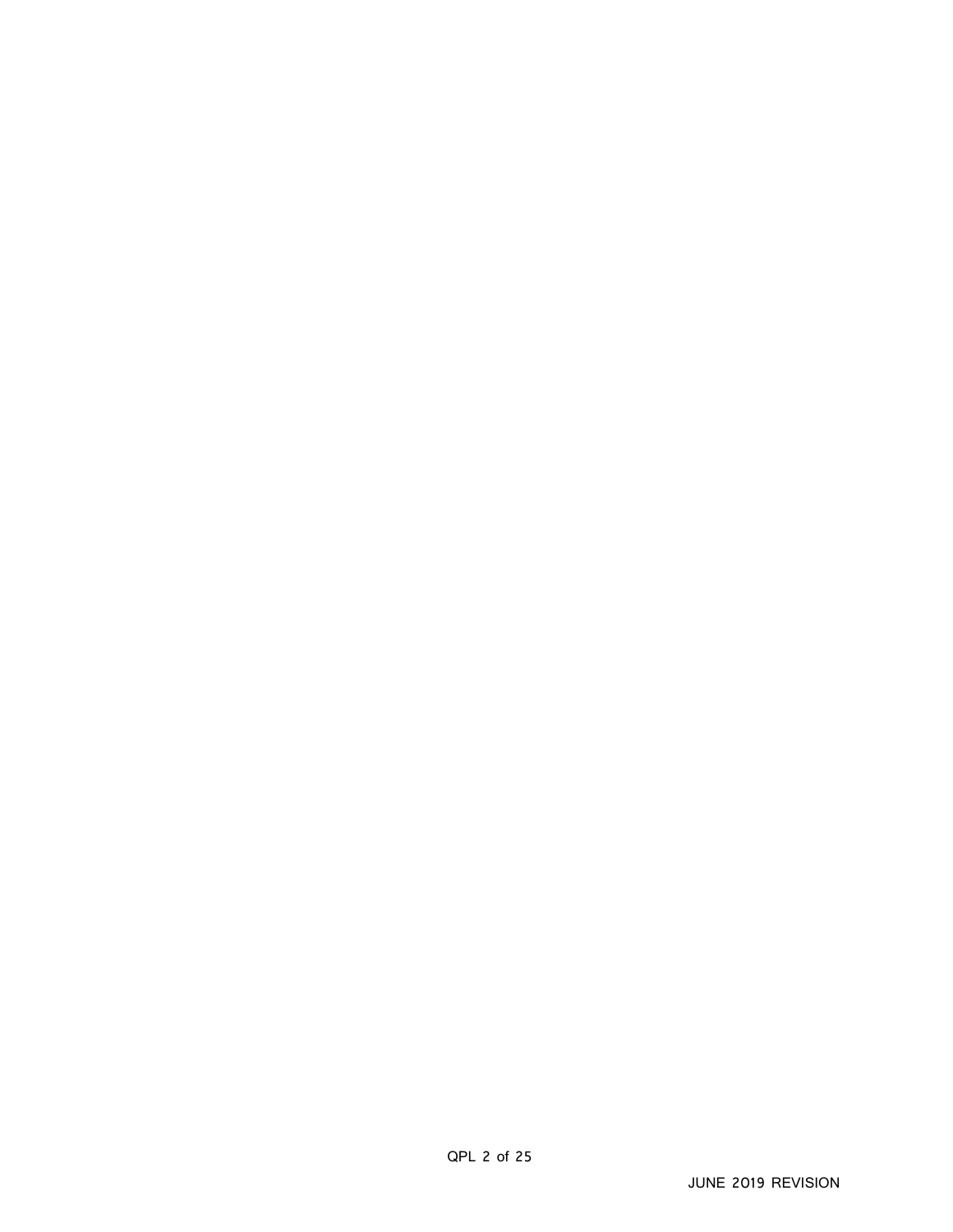## **(Product shall conform to section 802- Gravity Sewer Pipe)**

| <b>HYDRAULIC CEMENT MATERIAL</b> |              |                                        |  |
|----------------------------------|--------------|----------------------------------------|--|
| PRODUCT SOURCE CODE              | PRODUCT      | <b>SOURCE</b>                          |  |
| 802.01                           | Strong-Plug  | <b>Strong Company</b>                  |  |
| 802.02                           | <b>EMACO</b> | <b>Master Builders</b><br>Technologies |  |
| 802.03                           | Preco Plug   | FOSROC Incorporated                    |  |

| NEW PIPE-EXISTING PIPE CONNECTIONS |                                       |                    |  |
|------------------------------------|---------------------------------------|--------------------|--|
| <b>PRODUCT</b>                     | <b>PRODUCT</b>                        | <b>SOURCE</b>      |  |
| SOURCE CODE                        |                                       |                    |  |
| 802-05-01                          | <b>Stainless Steel Shear Rings</b>    | Fernco, Inc.       |  |
|                                    | 5000 Series Repair Couplings          |                    |  |
|                                    | StrongBack RC Series Repair Couplings |                    |  |
| 802-05-02                          | Flex Seal Adjustable Repair Couplings | Mission Rubber Co. |  |
|                                    | <b>Heavy Weight Couplings</b>         |                    |  |

| PIPE-MANHOLE CONNECTIONS             |                                                                         |                         |  |
|--------------------------------------|-------------------------------------------------------------------------|-------------------------|--|
| <b>PRODUCT</b><br><b>SOURCE CODE</b> | <b>PRODUCT</b>                                                          | <b>SOURCE</b>           |  |
| 802-06-01                            | Flexible Rubber Boot Connector -<br>106/406 SS Wedge, 206, & 306 Series | Kor-N-Seal              |  |
| 802-06-02                            | <b>Integrally Cast Flexible Connectors</b>                              | A-Lok X-Cel             |  |
| 802-06-03                            | Flexible Rubber Boot Connector - PSX:<br>Direct Drive                   | Press-Seal Gasket Corp. |  |
| 802-06-04                            | Flexible Rubber Boot Connector -<br>Cobra (Wedge) Style                 | Hamilton Kent, LLC      |  |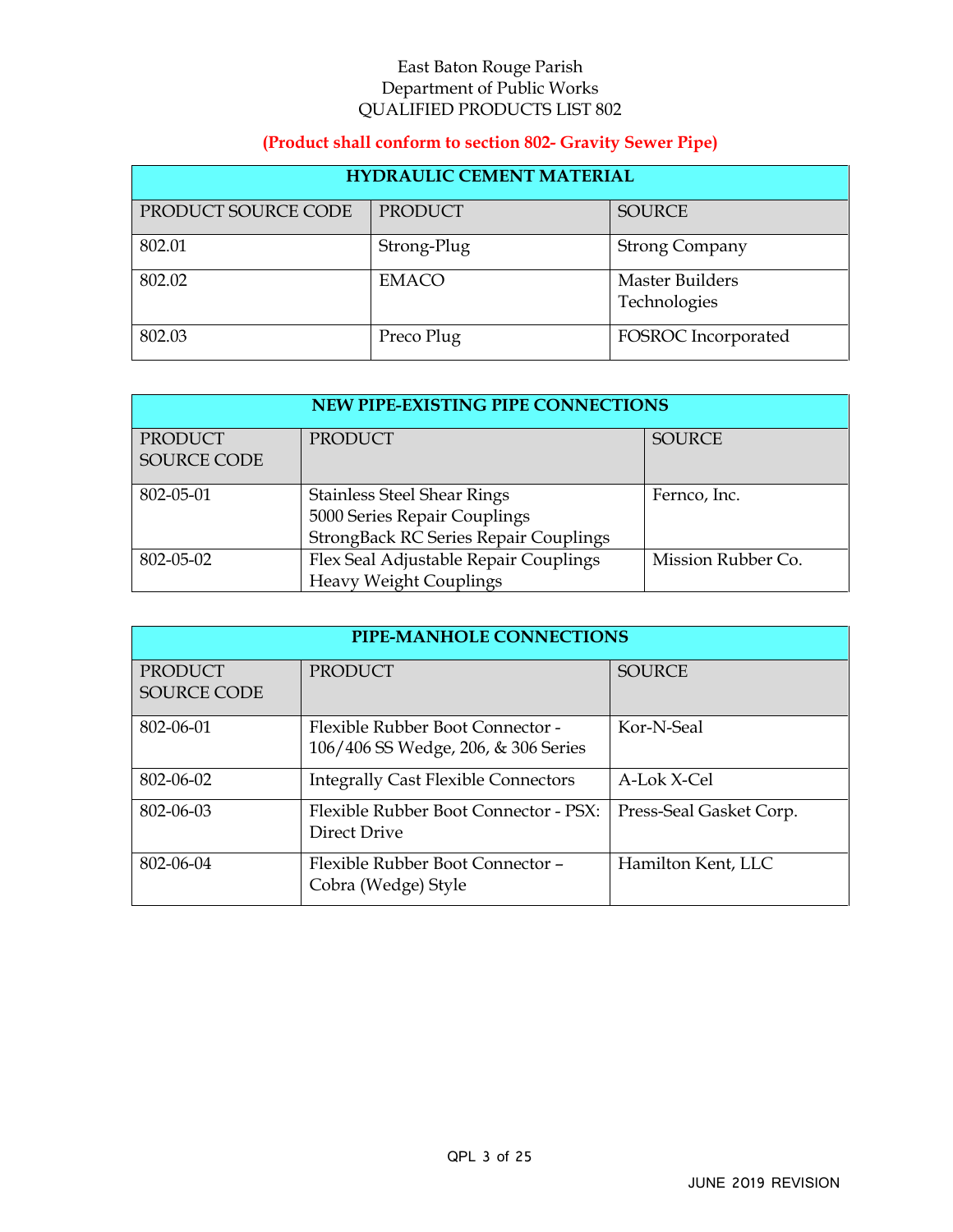| <b>SERVICE LATERAL CONNECTIONS</b> |                                           |                                  |                                                |
|------------------------------------|-------------------------------------------|----------------------------------|------------------------------------------------|
| PRODUCT<br><b>SOURCE CODE</b>      | <b>PRODUCT</b>                            | <b>SOURCE</b>                    | <b>APPLICATIONS</b>                            |
| 802-07-01                          | <b>Flexible Saddle</b><br>Wye             | Fernco                           | Connection to CIPP Lining                      |
| 802-07-02                          | PVC Saddle Wye                            | J-M Eagle                        | Connection to CIPP Lining                      |
| 802-07-03                          | Sealant                                   | Hydrophilic<br><b>Water Stop</b> | Connection to CIPP Lining                      |
| 802-07-04                          | Compressive-fit<br>Service<br>Connections | Inserta-Tee                      | Sliplining/FRP/Clay/Closed<br>Profile PVC Pipe |
| 802-07-05                          | Electrofusion<br><b>Branch Saddles</b>    | <b>Central Plastics</b>          | Pipe Bursting/HDD                              |
| 802-07-06                          | PVC Saddle Wye                            | GPK Products,<br>Inc.            | Connection to CIPP Lining                      |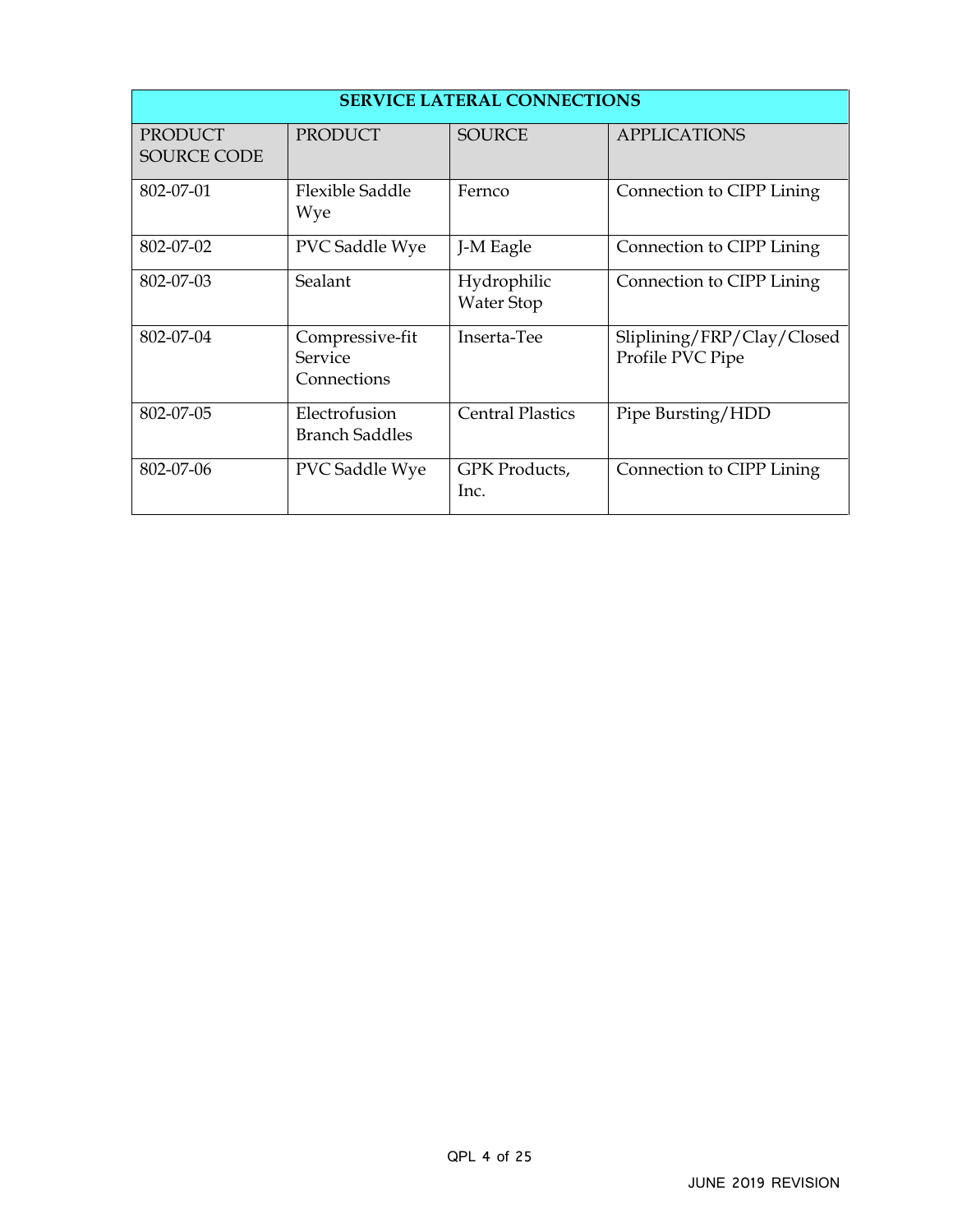## **(Product shall conform to section 803- Sewer Manhole)**

| <b>STANDARD PRECAST CONCRETE MANHOLES</b> |                  |                                    |  |
|-------------------------------------------|------------------|------------------------------------|--|
| PRODUCT SOURCE<br><b>CODE</b>             | PRODUCT          | <b>SOURCE</b>                      |  |
| 803-4.2-01                                | Std. 48" Manhole | Gainey's Concrete Products, Inc.   |  |
|                                           | Std. 60" Manhole | Holden, LA                         |  |
|                                           | Std. 72" Manhole |                                    |  |
| 803-4.2-02                                | Std. 48" Manhole | Northshore Concrete Products, LLC. |  |
|                                           | Std. 60" Manhole | Albany, LA                         |  |
|                                           | Std. 72" Manhole |                                    |  |
| 803-4.2-03                                | Std. 48" Manhole | <b>Barber Brothers</b>             |  |
|                                           |                  | Baton Rouge, LA                    |  |
| 803-4.2-04                                | Std. 48" Manhole | Glenco Precast                     |  |
|                                           |                  | St. Gabriel, LA                    |  |
| 803-4.2-05                                | Std. 48" Manhole | Wastewater Treatment of Louisiana  |  |
|                                           | Std. 60" Manhole | Prairieville, LA                   |  |
|                                           | Std. 72" Manhole |                                    |  |
| 803-4.2-06                                | Std. 48" Manhole | Hanson Pipe and Precast            |  |
|                                           | Std. 60" Manhole | LaPlace, LA                        |  |
|                                           | Std. 72" Manhole |                                    |  |

*Note: Shop drawing submittals of manholes are still required for approval.* 

| <b>CONCRETE PROTECTIVE ADMIXTURES</b> |                      |                                        |                                                        |
|---------------------------------------|----------------------|----------------------------------------|--------------------------------------------------------|
| <b>PRODUCT</b><br><b>SOURCE CODE</b>  | <b>PRODUCT</b>       | <b>SOURCE</b>                          | <b>APPLICATIONS</b>                                    |
| 803-2h1-01                            | Admix C-Series       | <b>Xypex Chemical</b><br>Corporation   | Crystalline waterproofing                              |
| 803-2h1-02                            | MasterLife 300D      | <b>BASF</b> Corporation                | Crystalline waterproofing                              |
| 803-2h1-03                            | Crystal X            | Conshield<br>Technologies              | Crystalline waterproofing                              |
| 803-2h1-04                            | Penetron Admix<br>RP | Penetron USA Inc                       | Crystalline waterproofing                              |
| 803-2h2-01                            | ConMIC Shield        | Conshield<br>Technologies              | Anti-microbial additive                                |
| 803-2h2-02                            | Conblock MIC         | ConSeal-<br>Concrete Sealants,<br>Inc. | Anti-microbial additive                                |
| 803-2h2-03                            | Bio-San C500         | <b>Xypex Chemical</b><br>Corporation   | Anti-microbial additive &<br>Crystalline waterproofing |

*Note: Must submit concrete mix design with actual admix dosage rate.*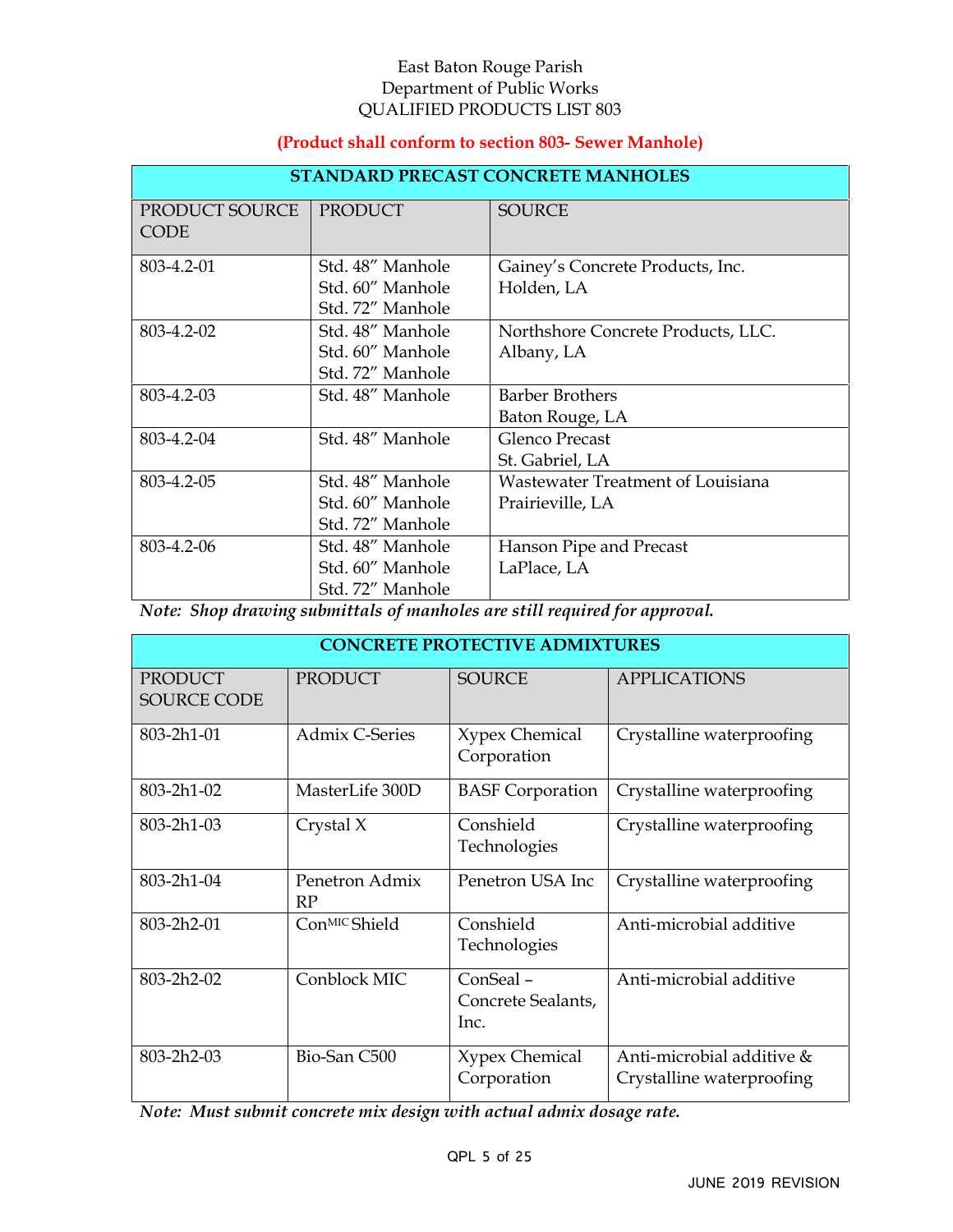| <b>EXTERNAL SEAL WRAP FOR RISER RINGS AND FRAME</b> |                       |                                    |  |
|-----------------------------------------------------|-----------------------|------------------------------------|--|
| PRODUCT SOURCE<br><b>CODE</b>                       | <b>PRODUCT</b>        | <b>SOURCE</b>                      |  |
| 803-4.7a-01                                         | Infi-Shield® Uni-Band | Sealing Systems Inc.               |  |
| 803-4.7a-02                                         | External X-85 Seal    | <b>Cretex Companies</b>            |  |
| 803-4.7a-03                                         | E3 Chimney Seal       | Adaptor, Inc.                      |  |
| 803-4.7a-04                                         | Conseal CS-212        | Conseal Concrete Sealants,<br>Inc. |  |

| <b>EXTERNAL JOINT WRAP</b>    |                                     |                                    |  |
|-------------------------------|-------------------------------------|------------------------------------|--|
| PRODUCT SOURCE<br><b>CODE</b> | <b>PRODUCT</b>                      | <b>SOURCE</b>                      |  |
| 803-4.7b-01                   | Infi-Shield <sup>®</sup> Gator Wrap | Sealing Systems Inc.               |  |
| 803-4.7b-02                   | EZ-Wrap Joint Wrap                  | Press-Seal Gasket<br>Corporation   |  |
| 803-4.7b-03                   | External Cretex Wrap                | <b>Cretex Companies</b>            |  |
| 803-4.7b-04                   | Seal Barrel Wrap                    | Adaptor, Inc.                      |  |
| 803-4.7b-05                   | Conseal CS-212                      | Conseal Concrete Sealants,<br>Inc. |  |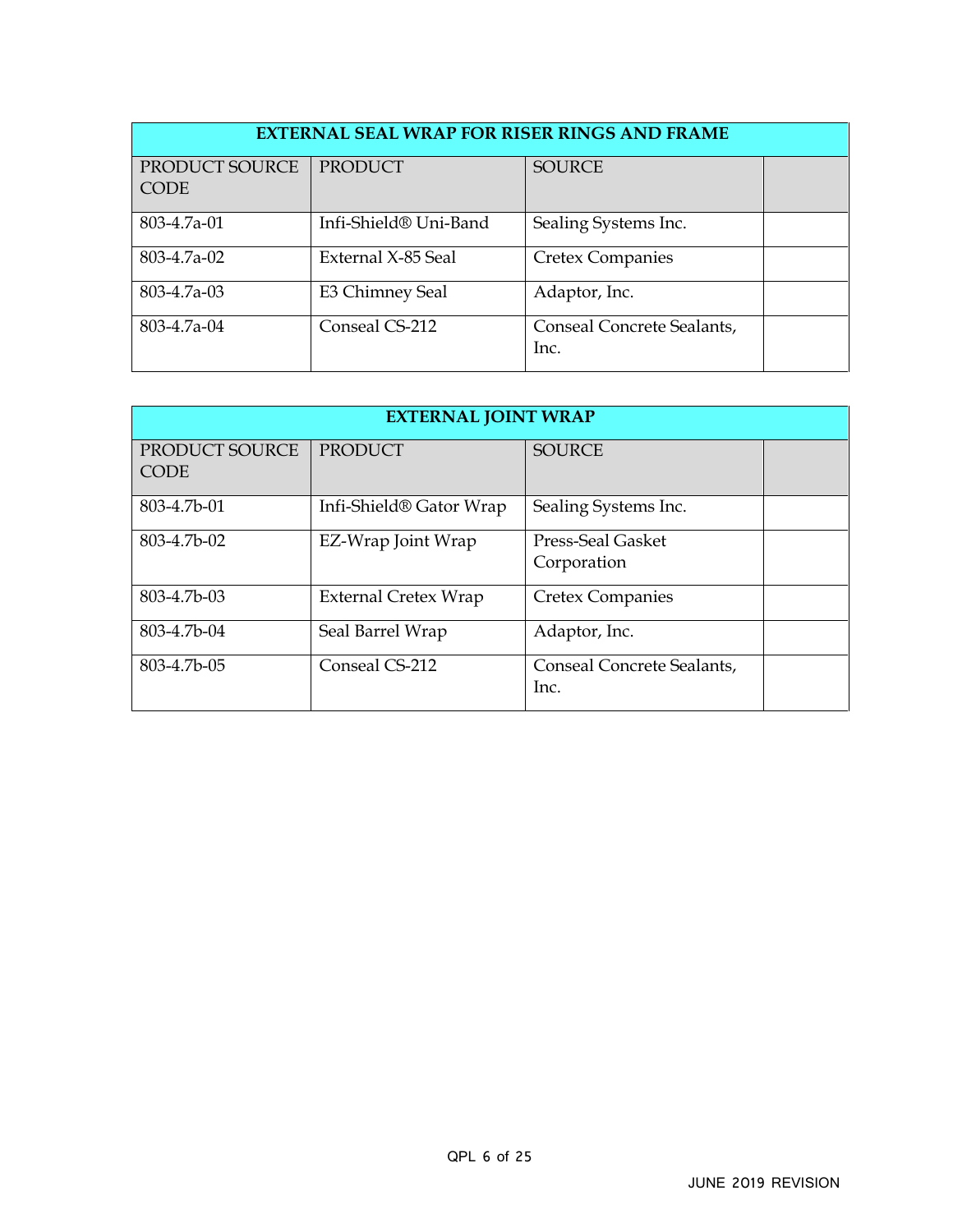## **(Product shall conform to section 805- Submersible Pump Stations)**

| <b>PUMPS</b>                         |                                                 |                                   |                                                   |  |
|--------------------------------------|-------------------------------------------------|-----------------------------------|---------------------------------------------------|--|
| <b>PRODUCT</b><br><b>SOURCE CODE</b> | <b>PRODUCT</b>                                  | <b>SOURCE</b>                     | SIZE/RATING                                       |  |
| 805-3-01                             | Explosion proof<br>submersible<br>non-clog pump | Wilo/EMU                          | In accordance<br>with the<br>engineer's<br>design |  |
| 805-3-02                             | Explosion proof<br>submersible<br>non-clog pump | Fairbanks-<br>Morse               | In accordance<br>with the<br>engineer's<br>design |  |
| 805-3-03                             | Explosion proof<br>submersible<br>non-clog pump | Flygt (Xylem)                     | In accordance<br>with the<br>engineer's<br>design |  |
| 805-3-04                             | Explosion proof<br>submersible<br>non-clog pump | Hydromatic                        | In accordance<br>with the<br>engineer's<br>design |  |
| 805-3-05                             | Explosion proof<br>submersible<br>non-clog pump | Yeomans-<br>Chicago<br>(Grundfos) | In accordance<br>with the<br>engineer's<br>design |  |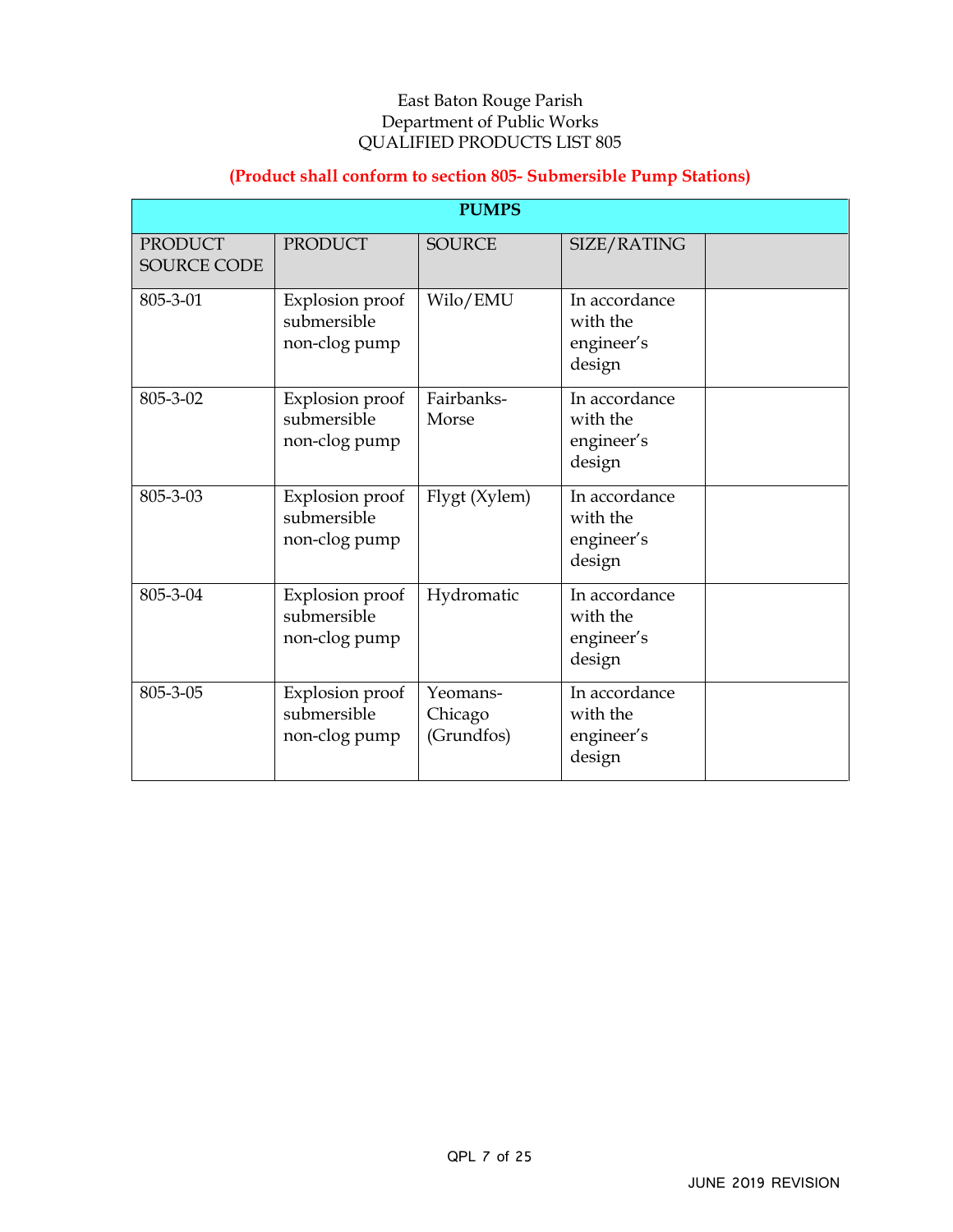## **(Product shall conform to section 806- Manhole Rehabilitation)**

| <b>PATCHING MATERIAL</b> |                       |                                  |  |
|--------------------------|-----------------------|----------------------------------|--|
| PRODUCT SOURCE CODE      | PRODUCT               | <b>SOURCE</b>                    |  |
| 806-3.6-01               | Strong-Seal QSR       | <b>Strong Company</b>            |  |
| 806-3.6-02               | Fast Set Bench Repair | <b>Standard Cement Materials</b> |  |
| 806-3.6-03               | Quadex Hyperform      | Quadex Inc.                      |  |

| <b>HYDRAULIC CEMENT</b> |                                      |                                         |  |
|-------------------------|--------------------------------------|-----------------------------------------|--|
| PRODUCT SOURCE CODE     | <b>PRODUCT</b>                       | <b>SOURCE</b>                           |  |
| 806-3.7-01              | Strong-Seal Strong Plug              | <b>Strong Company</b>                   |  |
| 806-3.7-02              | <b>Custom Plug Cement</b>            | <b>Standard Cement Materials</b>        |  |
| 806-3.7-03              | Instaplug No. F-180                  | Sauereisen                              |  |
| 806-3.7-04              | ML-10 Hydraulic Cement<br>Mortar     | <b>Madewell Products</b><br>Corporation |  |
| 806-3.7-05              | AW Cook Silatec Hydraulica<br>Cement | The Sherwin Williams<br>Company         |  |

| <b>CHEMICAL GROUT</b> |                                              |                                   |  |
|-----------------------|----------------------------------------------|-----------------------------------|--|
| PRODUCT SOURCE CODE   | <b>PRODUCT</b>                               | <b>SOURCE</b>                     |  |
| 806-3.8-01            | Hydro Active Multigel NF                     | De neef Construction<br>Chemicals |  |
| 806-3.8-02            | Hydro Active Polyurethane<br>Grout No. F-370 | Sauereisen                        |  |
| 806-3.8-03            | Avanti AV202                                 | The Sherwin Williams<br>Company   |  |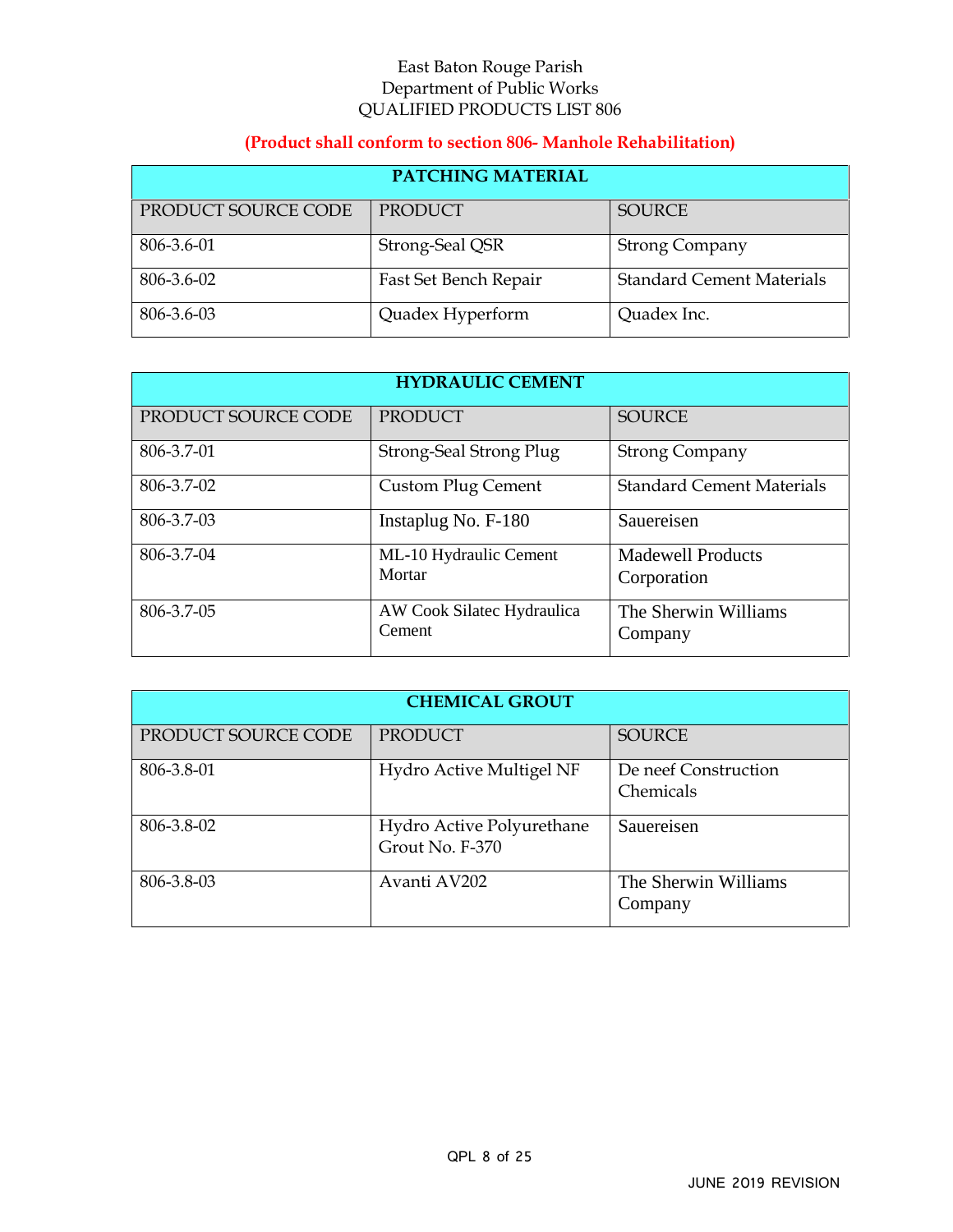| <b>CEMENTITIOUS LINER MATERIAL</b> |                                   |                                  |  |
|------------------------------------|-----------------------------------|----------------------------------|--|
| PRODUCT SOURCE CODE                | <b>PRODUCT</b>                    | <b>SOURCE</b>                    |  |
| 806-3.9a-01                        | Strong-Seal MS-2 C                | <b>Strong Company</b>            |  |
| $806 - 3.9a - 02$                  | Quadex Aluminaliner               | Quadex                           |  |
| $806 - 3.9a - 03$                  | Maximum CA Cement                 | <b>Standard Cement Materials</b> |  |
| 806-3.9-04                         | SewerSeal No. F-170               | Sauereisen                       |  |
| 806-3.9-05                         | ML-CA Calcium Aluminate<br>Mortar | Madewell Products<br>Corporation |  |

*Note: Cementitious lining products approved for manhole rehabilitation only.* 

| <b>EPOXY LINER MATERIAL</b> |                                          |                                         |  |
|-----------------------------|------------------------------------------|-----------------------------------------|--|
| PRODUCT SOURCE CODE         | <b>PRODUCT</b>                           | <b>SOURCE</b>                           |  |
| 806-3.9b-01                 | Raven 405                                | Raven Lining Systems                    |  |
| 806-3.9b-02                 | S-301 Epoxy Spray System                 | <b>Warren Lining Systems</b>            |  |
| $806 - 3.9b - 03$           | <b>STANDARDSHIELD</b>                    | <b>Standard Cement Materials</b>        |  |
| 806-3.9b-04                 | SewerGard No. 210                        | Sauereisen                              |  |
| 806-3.9b-05                 | DS-5 Ultra High Build Epoxy              | <b>Madewell Products</b><br>Corporation |  |
| 806-3.9b-06                 | Quadex Structure Guard                   | Quadex                                  |  |
| $806 - 3.9b - 07$           | Dinjer SG Mastic                         | Dinjer                                  |  |
| 806-3.9b-08                 | DuraPlate 6100 High<br>Performance Epoxy | The Sherwin Williams<br>Company         |  |

*Note: Epoxy lining products approved for manhole rehabilitation only.* 

| <b>RISER RING SEALANT</b> |                 |               |  |
|---------------------------|-----------------|---------------|--|
| PRODUCT SOURCE CODE       | I PRODUCT       | <b>SOURCE</b> |  |
| 806-3.1-01                | Anchor IT #2447 | PROCHEM INC.  |  |

| <b>STAINLESS STEEL INSERTS</b> |                                                                    |                                        |  |
|--------------------------------|--------------------------------------------------------------------|----------------------------------------|--|
| PRODUCT SOURCE CODE            | PRODUCT                                                            | <b>SOURCE</b>                          |  |
| 806-3.4-01                     | Tetherlok stainless steel<br>"Rainstopper" manhole<br>cover insert | Southwestern Packing &<br><b>Seals</b> |  |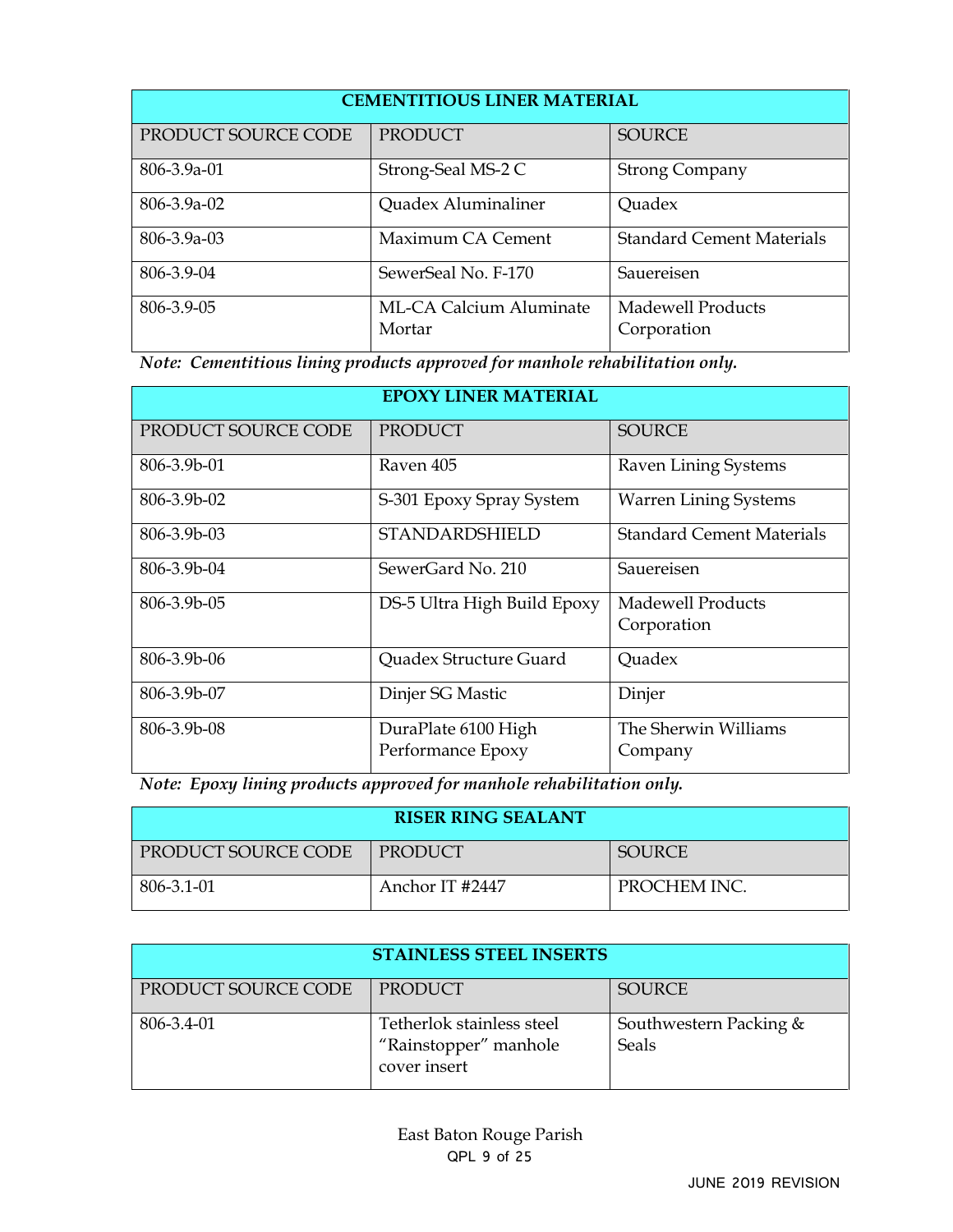#### Department of Public Works QUALIFIED PRODUCTS LIST 808 & 809

## **(Product shall conform to section 808 & 809 Cured-in-Place (CIPP) & Laterals)**

| <b>CIPP LINING TUBE MATERIAL</b> |                                            |  |
|----------------------------------|--------------------------------------------|--|
| PRODUCT SOURCE CODE              | <b>SOURCE</b>                              |  |
| 808/809-3b-01                    | <b>Applied Felts</b>                       |  |
| 808/809-3b-02                    | Insituform Technologies                    |  |
| 808/809-3b-03                    | <b>Liner Products</b>                      |  |
| 809-3b-01                        | <b>LMK</b> Enterprises                     |  |
| 809-3b-02                        | Trelleborg Epros LCR-S hat profile (85/15) |  |

| <b>RESIN MATERIAL</b> |                                                  |                                              |  |
|-----------------------|--------------------------------------------------|----------------------------------------------|--|
| PRODUCT SOURCE CODE   | <b>PRODUCT</b>                                   | <b>SOURCE</b>                                |  |
| 808/809-3e-01         | Polylite #33420, DION 9800-<br>20                | Reichhold                                    |  |
| 808/809-3e-02         | #COR72-AA-455HV,<br>#COR72-AA-656,<br>#CORVE8190 | Interplastic Corporation                     |  |
| 808/809-3e-03         | #AROPOL MR12018,<br>HETRON Q6405                 | <b>Ashland Specialty Chemical</b><br>Company |  |
| 808/809-3e-04         | 701, 102NA                                       | <b>AOC</b>                                   |  |
| 808/809-3e-05         | L704NET-11, L704AAP-12                           | Vipel                                        |  |
| 809-3e-01             | Epros Silicate Resin Type W1<br>& Type S1        | Trelleborg                                   |  |

|                               | <b>CATALYST MATERIAL</b>                      |                         |                            |  |  |
|-------------------------------|-----------------------------------------------|-------------------------|----------------------------|--|--|
| PRODUCT SOURCE<br><b>CODE</b> | <b>PRODUCT</b>                                | <b>SOURCE</b>           |                            |  |  |
| 808/809-3f-01                 | Perkadox 16,<br>Perkadox BTW-50,<br>Norox 600 | Akzo                    | <b>Primary Catalysts</b>   |  |  |
| 808/809-3f-02                 | Trigonox C, Norox<br><b>TBPB</b>              | Akzo                    | <b>Secondary Catalysts</b> |  |  |
| 808/809-3f-03                 | N, N-dimethyl<br>aniline (DMA)                | <b>Puritan Products</b> | <b>Secondary Catalysts</b> |  |  |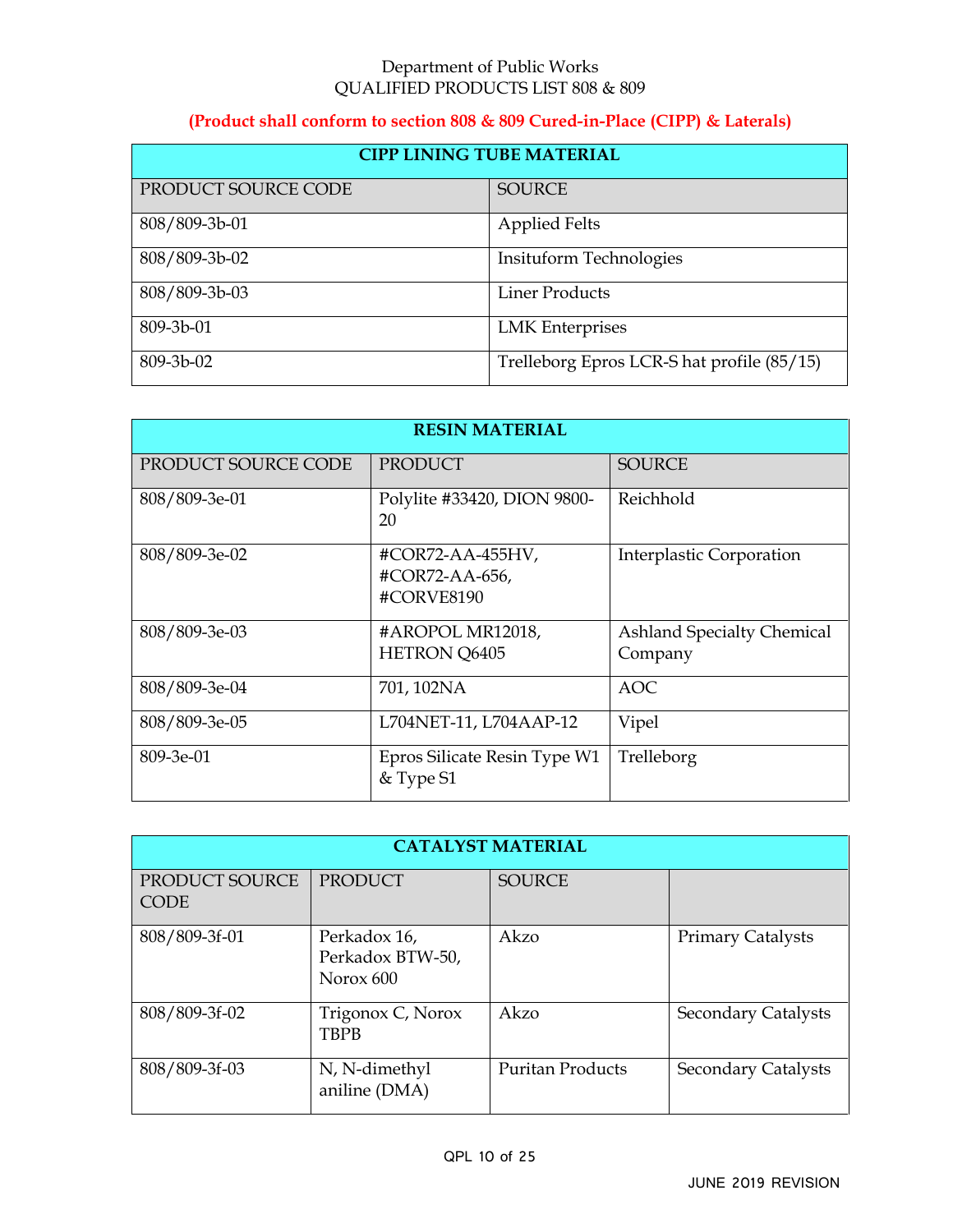## **(Product shall conform to section 810- Sliplining)**

| <b>CLOSED PROFILE PVC SLIPLINER</b> |                         |                                    |                |                          |
|-------------------------------------|-------------------------|------------------------------------|----------------|--------------------------|
| PRODUCT<br><b>SOURCE CODE</b>       | PRODUCT                 | <b>SOURCE</b>                      | SIZE/RATING    | SDR/<br><b>STIFFNESS</b> |
| 810-2f-01                           | Vylon Slipliner<br>Pipe | Lamson Vylon Pipe<br>Cleveland, OH | 21" and larger | PS 46                    |

| <b>SOLID WALL PVC SLIPLINER</b> |                         |                                    |                |                          |
|---------------------------------|-------------------------|------------------------------------|----------------|--------------------------|
| PRODUCT<br><b>SOURCE CODE</b>   | PRODUCT                 | <b>SOURCE</b>                      | SIZE/RATING    | SDR/<br><b>STIFFNESS</b> |
| $810 - 2g - 01$                 | Vylon Slipliner<br>Pipe | Lamson Vylon Pipe<br>Cleveland, OH | 18" and larger | PS 46                    |

| <b>SOLID WALL HDPE SLIPLINER</b> |                   |                       |                             |                          |
|----------------------------------|-------------------|-----------------------|-----------------------------|--------------------------|
| <b>PRODUCT</b><br>SOURCE CODE    | <b>PRODUCT</b>    | <b>SOURCE</b>         | SIZE/RATING                 | SDR/<br><b>STIFFNESS</b> |
| 810-2h-01                        | <b>Driscoplex</b> | Chevron Phillips Pipe | 18" and larger              | SDR <sub>17</sub>        |
| $810 - 2h - 02$                  | JM Eagle          | HDPE Pipe             | Pressure<br>rating: 160 psi | <b>SDR11</b><br>(max)    |

| <b>FIBERGLASS REINFORCED POLYMER (FRP) PIPE</b> |                |                                                      |                |                          |
|-------------------------------------------------|----------------|------------------------------------------------------|----------------|--------------------------|
| <b>PRODUCT</b><br><b>SOURCE CODE</b>            | <b>PRODUCT</b> | <b>SOURCE</b>                                        | SIZE/RATING    | SDR/<br><b>STIFFNESS</b> |
| $810 - 2j - 01$                                 | Hobas Pipe     | Hobas Pipe USA<br>Houston, TX                        | 18" and larger | <b>PS 46</b>             |
| $810 - 2j - 02$                                 | Flowtite Pipe  | <b>USCPS</b> (Thompson Pipe<br>Group)<br>Zachary, LA | 18" and larger | <b>PS 46</b>             |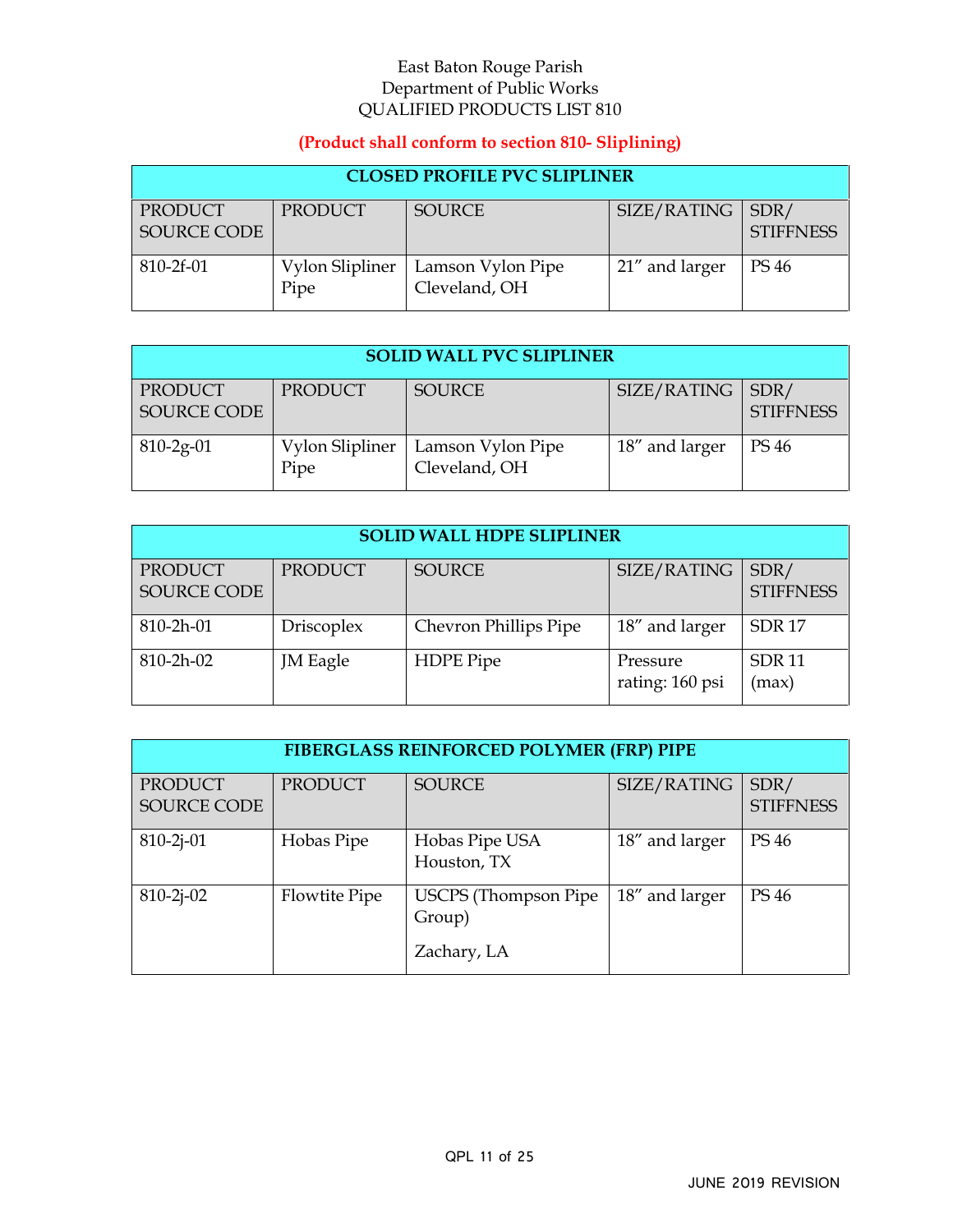## **(Product shall conform to section 1011- Structural Steel)**

|                               | <b>STANDARD CASTINGS</b>                                                                                                                                                                                                                   |                                                                                   |
|-------------------------------|--------------------------------------------------------------------------------------------------------------------------------------------------------------------------------------------------------------------------------------------|-----------------------------------------------------------------------------------|
| PRODUCT<br><b>SOURCE CODE</b> | <b>PRODUCT</b>                                                                                                                                                                                                                             | <b>SOURCE</b>                                                                     |
| 1011-5-01                     | Std. Manhole Frames & Covers<br>$\bullet$<br>Boltdown (Watertight) Manhole<br>Frame & Cover<br>Hinged Manhole Frame & Cover<br>Manhole C.I. Riser Rings<br><b>ARV</b> Frame & Covers<br>$\bullet$<br><b>Cleanout Covers</b><br>Valve Boxes | East Jordan Iron Works (EJIW)<br>East Jordan, MI<br>Ardmore, OK<br>Youngstown, OH |
| 1011-5-02                     | Std. Manhole Frames & Covers<br>٠<br>Boltdown (Watertight) Manhole<br>$\bullet$<br>Frame & Cover<br>Hinged Manhole Frame & Cover<br>Manhole C.I. Riser Rings<br><b>ARV</b> Frame & Covers<br><b>Cleanout Covers</b><br><b>Valve Boxes</b>  | East Jordan Iron Works (EJIW)<br>East Jordan, MI<br>Ardmore, OK<br>Youngstown, OH |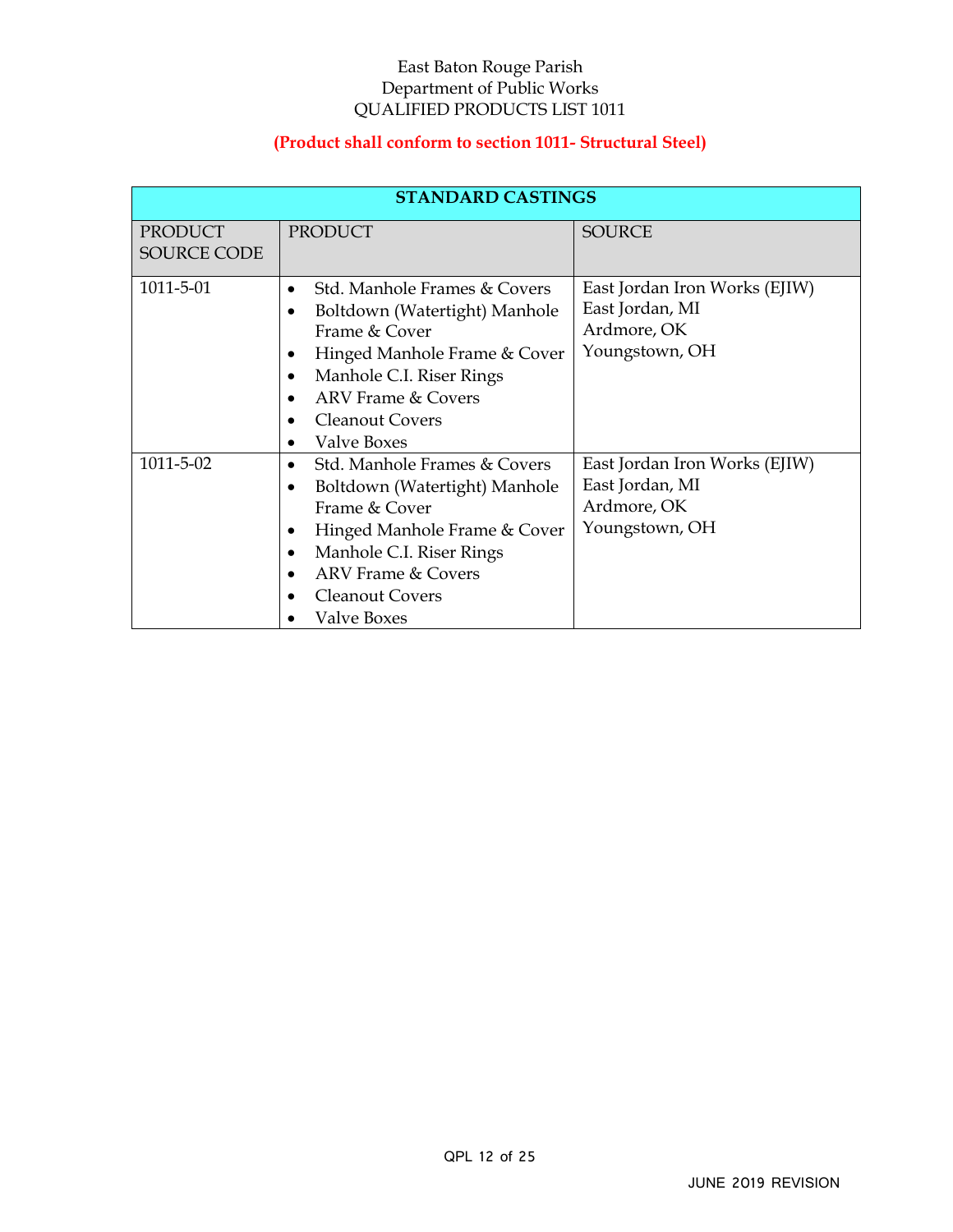# **(Product shall conform to section 1016.1- Gravity Sewer Pipe)**

|                                       | <b>DIRECT BURY PVC PIPE</b>                      |                                          |                                                                                                          |                                                                                                          |  |  |
|---------------------------------------|--------------------------------------------------|------------------------------------------|----------------------------------------------------------------------------------------------------------|----------------------------------------------------------------------------------------------------------|--|--|
| <b>SOLID WALL</b>                     |                                                  |                                          |                                                                                                          |                                                                                                          |  |  |
| <b>PRODUCT</b><br><b>SOURCE CODE</b>  | <b>SOURCE</b>                                    | SIZE/RATING                              | SDR/ STIFFNESS                                                                                           | <b>JOINTS</b>                                                                                            |  |  |
| 1016-1.1.1.1a-01                      | J-M Eagle                                        | $4'' - 24''$                             | Depth $\leq 12$ ft - SDR 35/<br>SN 46<br>Depth > 12ft - SDR 26/                                          | Integral bell and<br>spigot-type<br>Gaskets                                                              |  |  |
| 1016-1.1.1.1a-02                      | CertainTeed                                      | $4'' - 24''$                             | <b>SN 115</b><br>Depth $\leq 12$ ft - SDR 35/<br><b>SN 46</b><br>Depth > 12ft - SDR 26/                  | Integral bell and<br>spigot-type<br>Gaskets                                                              |  |  |
| 1016-1.1.1.1a-03                      | Diamond<br>Plastics                              | $4'' - 24''$                             | <b>SN 115</b><br>Depth $\leq 12$ ft - SDR 35/<br><b>SN 46</b><br>Depth > 12ft - SDR 26/<br><b>SN 115</b> | Integral bell and<br>spigot-type<br>Gaskets                                                              |  |  |
| 1016-1.1.1.1a-04                      | North<br>American Pipe<br>Corporation<br>(NAPCO) | $4'' - 24''$                             | Depth $\leq 12$ ft - SDR 35/<br>SN 46<br>Depth > 12ft - SDR 26/<br><b>SN 115</b>                         | Integral bell and<br>spigot-type<br>Gaskets                                                              |  |  |
| 1016-1.1.1.1a-05                      | <b>Hawk Plastics</b>                             | $4'' - 15''$                             | Depth $\leq 12$ ft - SDR 35/<br><b>SN 46</b><br>Depth > 12ft - SDR 26/<br><b>SN 115</b>                  | Integral bell and<br>spigot-type<br>Gaskets                                                              |  |  |
| 1016-1.1.1.1a-06                      | Sanderson<br>Pipe                                | $4^{\prime\prime}$ - $18^{\prime\prime}$ | Depth $\leq 12$ ft - SDR 35/<br>SN 46<br>Depth > 12ft - SDR 26/<br><b>SN 115</b>                         | Integral bell and<br>spigot-type<br>Gaskets                                                              |  |  |
| 1016-1.1.1.1a-07                      | Pipelife Jet<br>Stream                           | $4'' - 24''$                             | Depth $\leq 12$ ft - SDR 35/<br>SN 46<br>Depth > 12ft - SDR 26/<br>SN 115                                | Integral bell and<br>spigot-type<br>Gaskets                                                              |  |  |
| PVC FITTINGS (TEES, WYES, & TEE-WYES) |                                                  |                                          |                                                                                                          |                                                                                                          |  |  |
| PRODUCT SOURCE<br><b>CODE</b>         | <b>SOURCE</b>                                    | <b>PRODUCT</b>                           | <b>APPLICATION</b>                                                                                       |                                                                                                          |  |  |
| 1016-1.1.1.1a-07                      | Multi Fittings,<br>Inc.                          | <b>TRENCH</b><br><b>TOUGH PLUS</b>       | $\bullet$<br>Fittings<br>$\bullet$<br>Fittings                                                           | Gasketed SDR 35 Sewer Fittings<br>Large Diameter Molded SDR 35 Sewer<br>Heavy Wall SDR 26 Gasketed Sewer |  |  |
| 1016-1.1.1.1a-08                      | GPK Products,                                    | <b>GPK</b> Gasketed                      | Gasketed Sewer Fittings (SDR 35)<br>٠<br>Gasketed Heavy Wall Sewer Fittings                              |                                                                                                          |  |  |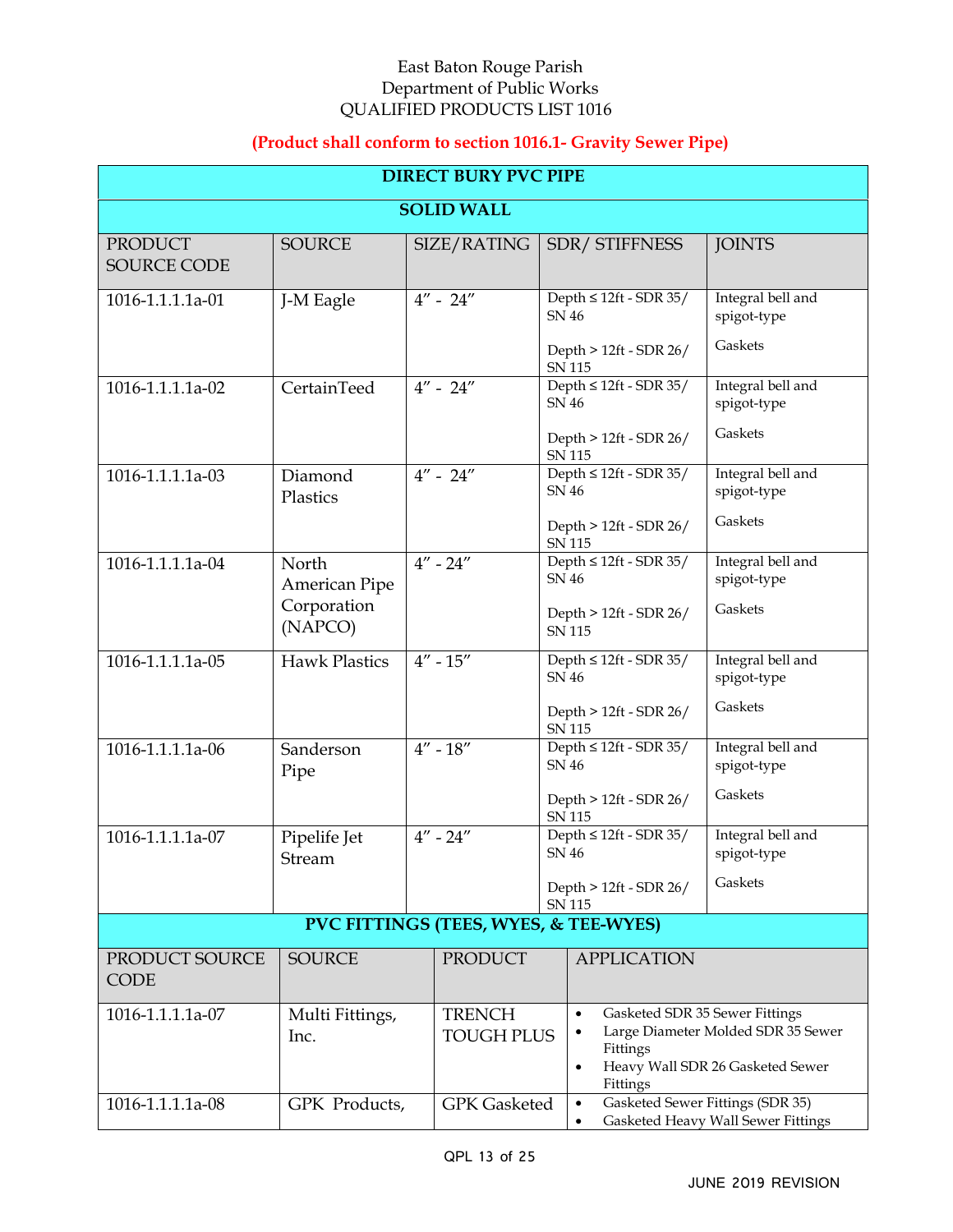|                        | lnc.                        | <b>Sewer Fittings</b>             | (SDR 26)                                                                           |
|------------------------|-----------------------------|-----------------------------------|------------------------------------------------------------------------------------|
| 1016-1.1.1.1a-09       | Harrington Corp.<br>(HARCO) | Gasketed<br><b>Sewer Fittings</b> | Gasketed Sewer Fittings (SDR 35)<br>Gasketed Heavy Wall Sewer Fittings<br>(SDR 26) |
| $1016 - 1.1.1.1a - 10$ | Tigre-ADS, USA              | Gasketed<br><b>Sewer Fittings</b> | Gasketed Sewer Fittings (SDR 35)<br>Gasketed Heavy Wall Sewer Fittings<br>(SDR 26) |

| LARGE DIAMETER CLOSED PROFILE PVC |                          |               |                          |                                             |  |
|-----------------------------------|--------------------------|---------------|--------------------------|---------------------------------------------|--|
| PRODUCT<br>SOURCE CODE            | <b>SOURCE</b>            | SIZE/RATING   | SDR/<br><b>STIFFNESS</b> | <b>JOINTS</b>                               |  |
| 1016-1.1.1.1b-01                  | Vylon Heavy<br>Duty Pipe | $21'' - 54''$ | PS 60                    | Integral bell and<br>spigot-type<br>Gaskets |  |
|                                   |                          |               |                          |                                             |  |

| <b>PVC FOR TRENCHLESS APPLICATIONS</b> |                            |              |                                                 |                                            |  |
|----------------------------------------|----------------------------|--------------|-------------------------------------------------|--------------------------------------------|--|
| PRODUCT<br><b>SOURCE CODE</b>          | <b>SOURCE</b>              | SIZE/RATING  | SDR/<br><b>STIFFNESS</b>                        | <b>JOINTS</b>                              |  |
| 1016-1.1.1.2-01                        | CertainTeed<br>(Certa-Lok) | $4'' - 16''$ | $SDR$ 18 (max)<br>$C900 \le 12''$<br>C905 > 12" | <b>Twin Elastomeric</b><br>sealing gaskets |  |
| 1016-1.1.1.2-02                        | Underground<br>Solutions   | $4'' - 16''$ | $SDR$ 25 (max)<br>$C900 \le 12''$<br>C905 > 12" | Electrofusion                              |  |

|                        | HIGH DENSITY POLYETHYLENE (HDPE) PIPE AND FITTINGS |                               |                                                 |               |  |
|------------------------|----------------------------------------------------|-------------------------------|-------------------------------------------------|---------------|--|
| PRODUCT<br>SOURCE CODE | <b>SOURCE</b>                                      | <b>PRODUCT</b><br><b>NAME</b> | SDR/STIFFNESS                                   | <b>JOINTS</b> |  |
| 1016-1.1.2-01          | Chrevon-<br>Phillips                               | <b>DriscoPlex</b>             | Pressure rating:<br>$160$ psi<br>$SDR$ 11 (max) | Electrofusion |  |
| 1016-1.1.2-02          | JM Eagle                                           | <b>HDPE</b> Pipe              | Pressure rating:<br>$160$ psi<br>$SDR$ 11 (max) | Electrofusion |  |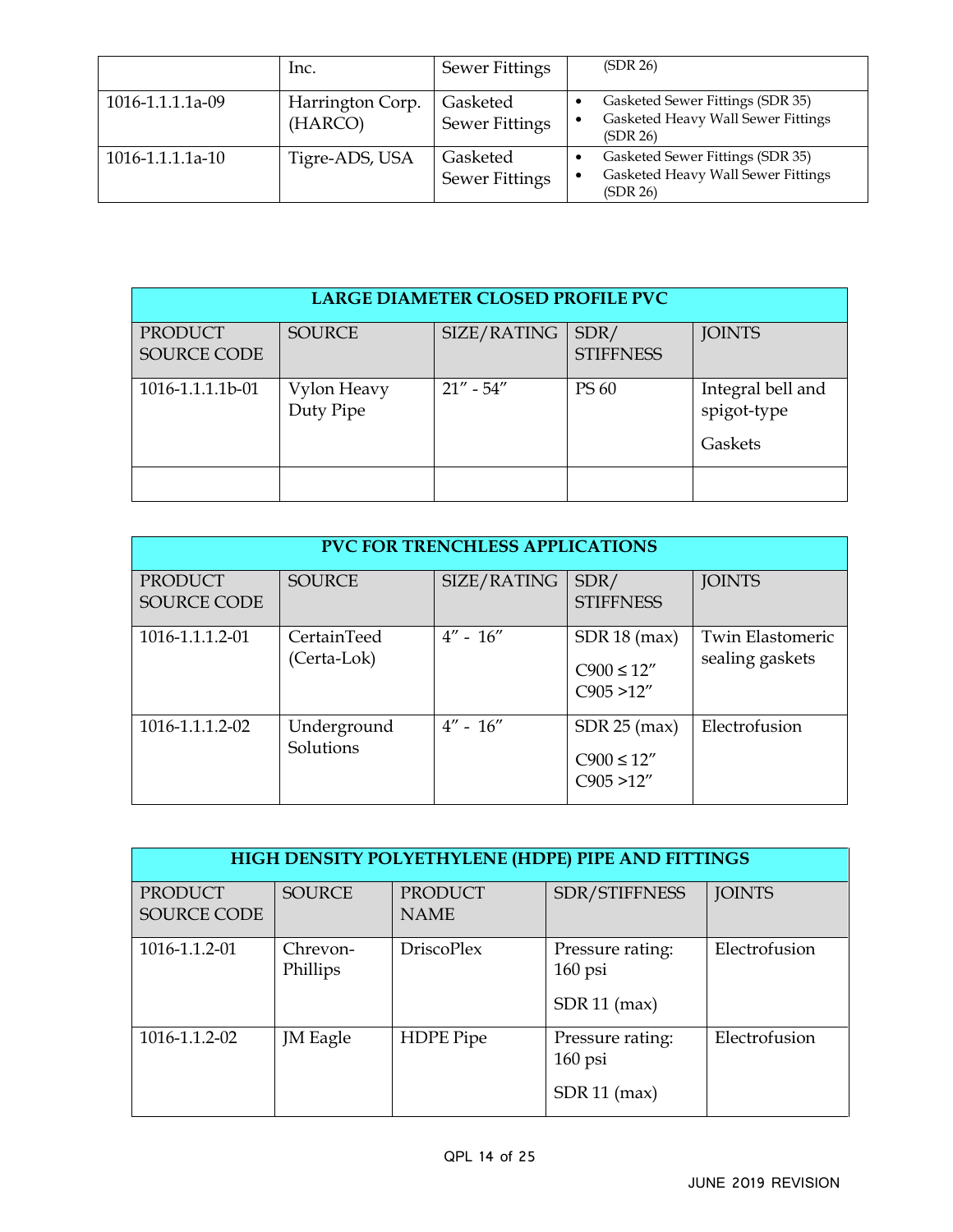| 1016-1.1.2-03 | PolyPipe           | PolyPipe (PW) | Pressure rating:<br>$160$ psi<br>$SDR$ 11 (max) | Electrofusion |
|---------------|--------------------|---------------|-------------------------------------------------|---------------|
| 1016-1.1.2-04 | <b>WL Plastics</b> | HDPE Pipe     | Pressure rating:<br>$160$ psi<br>$SDR$ 11 (max) | Electrofusion |

| <b>DUCTILE IRON PIPE</b>                           |                                           |                                                                                                                                                                                                                 |                                                                                                                                                |  |
|----------------------------------------------------|-------------------------------------------|-----------------------------------------------------------------------------------------------------------------------------------------------------------------------------------------------------------------|------------------------------------------------------------------------------------------------------------------------------------------------|--|
| <b>PRODUCT</b><br><b>SOURCE CODE</b>               | <b>SOURCE</b>                             | <b>JOINTS</b>                                                                                                                                                                                                   |                                                                                                                                                |  |
| 1016-1.2-01                                        | American Ductile Iron<br>Pipe             | $\bullet$<br>$\bullet$<br>$\bullet$<br>$\bullet$                                                                                                                                                                | Push-on Joint<br>Mechanical Joint<br>Flanged Joint<br>Restrained Joint<br>Gasket material shall be standard styrene<br>butadiene rubber (SBR.) |  |
| 1016-1.2-02                                        | U.S. Pipe                                 | Push-on Joint<br>$\bullet$<br>Mechanical Joint<br>$\bullet$<br>Flanged Joint<br>$\bullet$<br>Restrained Joint<br>$\bullet$<br>Gasket material shall be standard styrene<br>$\bullet$<br>butadiene rubber (SBR.) |                                                                                                                                                |  |
| 1016-1.2-03                                        | McWane Cast Iron Pipe<br>Co.              | Push-on Joint<br>$\bullet$<br>Mechanical Joint<br>$\bullet$<br>Flanged Joint<br>$\bullet$<br>Restrained Joint<br>$\bullet$<br>Gasket material shall be standard styrene<br>$\bullet$<br>butadiene rubber (SBR.) |                                                                                                                                                |  |
| 1016-1.2-04                                        | <b>Griffin Pipe Products</b>              | Push-on Joint<br>$\bullet$<br>Mechanical Joint<br>$\bullet$<br>Flanged Joint<br>$\bullet$<br>Restrained Joint<br>Gasket material shall be standard styrene<br>butadiene rubber (SBR.)                           |                                                                                                                                                |  |
|                                                    | <b>DUCTILE IRON PIPE INTERIOR COATING</b> |                                                                                                                                                                                                                 |                                                                                                                                                |  |
| PRODUCT SOURCE<br><b>CODE</b>                      | <b>SOURCE</b>                             |                                                                                                                                                                                                                 | <b>PRODUCT</b>                                                                                                                                 |  |
| 1016-2.3f-01<br><b>Induron Protective Coatings</b> |                                           |                                                                                                                                                                                                                 | Protecto 401 Ceramic epoxy lining                                                                                                              |  |
| 1016-2.3f-02                                       | <b>TNEMEC Company</b>                     |                                                                                                                                                                                                                 | Series 431 Perma-Shield PL                                                                                                                     |  |
| 1016-2.3f-03                                       | Permite Corporation                       |                                                                                                                                                                                                                 | Permox CTF                                                                                                                                     |  |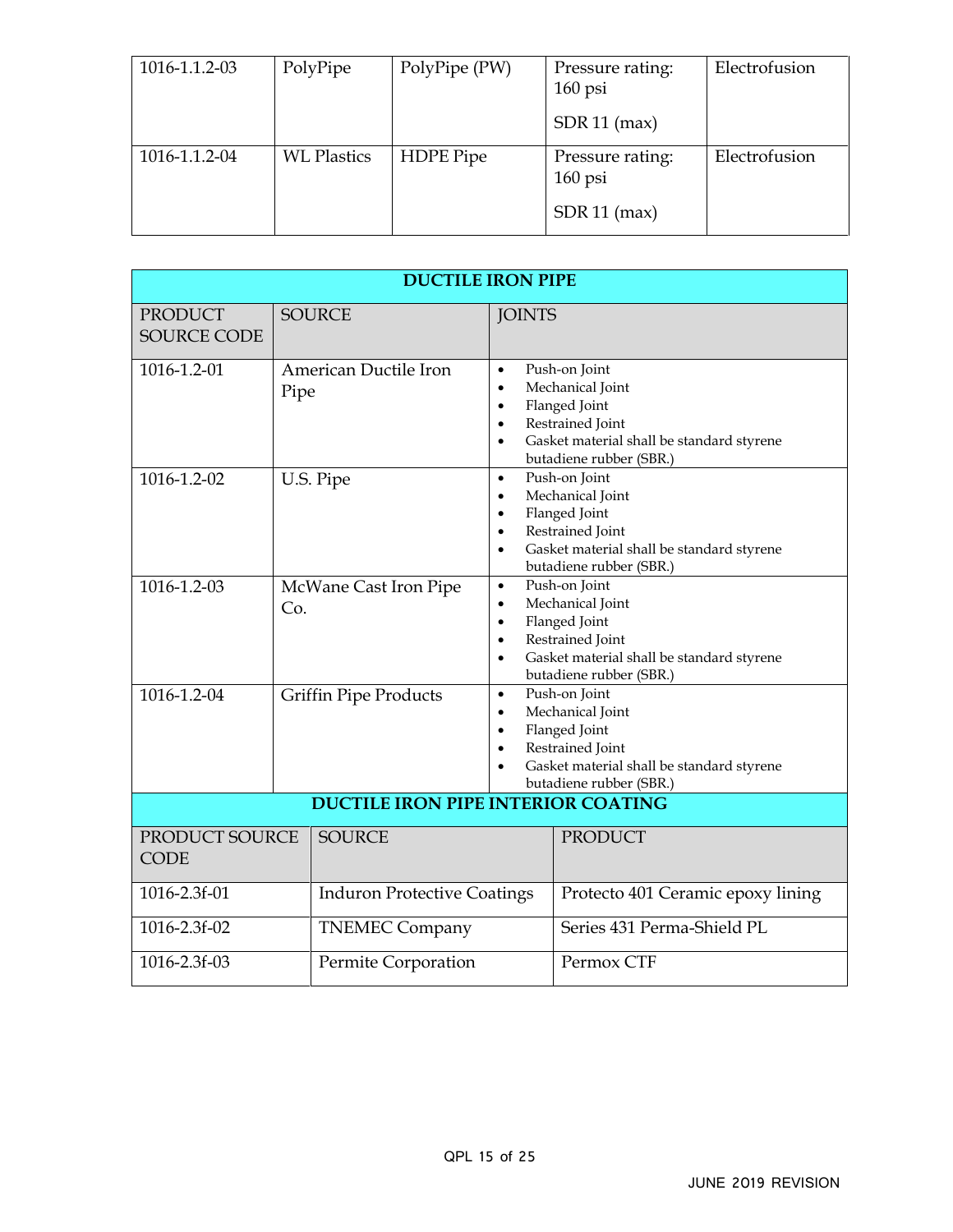|                                                | <b>FIBERGLASS REINFORCED POLYMER (FRP) PIPE</b>         |               |                          |                                                         |  |  |
|------------------------------------------------|---------------------------------------------------------|---------------|--------------------------|---------------------------------------------------------|--|--|
| <b>PRODUCT</b><br><b>SOURCE</b><br><b>CODE</b> | <b>SOURCE</b>                                           | SIZE/RATING   | SDR/<br><b>STIFFNESS</b> | <b>JOINTS</b>                                           |  |  |
| 1016-1.4-01                                    | Hobas Pipe<br>Hobas, USA<br>Houston, TX                 | 18" or larger | SN 46                    | Glass reinforced plastic<br>sleeve couplings<br>Gaskets |  |  |
| 1016-1.4-02                                    | Flowtite Pipe<br>USCPS, LLC<br>(Thompson<br>Pipe Group) | 18" or larger | SN 46                    | Glass reinforced plastic<br>sleeve couplings<br>Gaskets |  |  |

| <b>EXTRA STRENGTH CLAY PIPE FOR MICROTUNNELING AND PIPE-JACKED</b><br><b>TUNNELS</b> |                                           |               |                                 |  |  |
|--------------------------------------------------------------------------------------|-------------------------------------------|---------------|---------------------------------|--|--|
| <b>PRODUCT</b><br><b>SOURCE CODE</b>                                                 | <b>SOURCE</b>                             | SIZE/RATING   | <b>JOINTS</b>                   |  |  |
| 1016-1.5-01                                                                          | Mission Clay Products Corp.<br>Corona, CA | 6" and larger | Flush with outside<br>diameter. |  |  |
| 1016-1.5-02                                                                          | CanClay Corp.<br>Cannelton, Indiana       | 6" and larger | Flush with outside<br>diameter. |  |  |

| FIBERGLASS REINFORCED POLYMER (FRP) PIPE FOR MICROTUNNELING AND<br>PIPE-JACKED TUNNELS |                |                                         |                |                                                             |                                    |
|----------------------------------------------------------------------------------------|----------------|-----------------------------------------|----------------|-------------------------------------------------------------|------------------------------------|
| <b>PRODUCT</b><br><b>SOURCE</b><br><b>CODE</b>                                         | <b>PRODUCT</b> | <b>SOURCE</b>                           | SIZE/RATING    | STIFFNESS/<br><b>PRESSURE</b>                               | <b>JOINTS</b>                      |
| 1016-1.6-01                                                                            | Hobas Pipe     | Hobas Pipe<br><b>USA</b><br>Houston, TX | 18" and larger | Satisfy<br>design<br>requirements<br>No less than<br>46 psi | Flush with<br>outside<br>diameter. |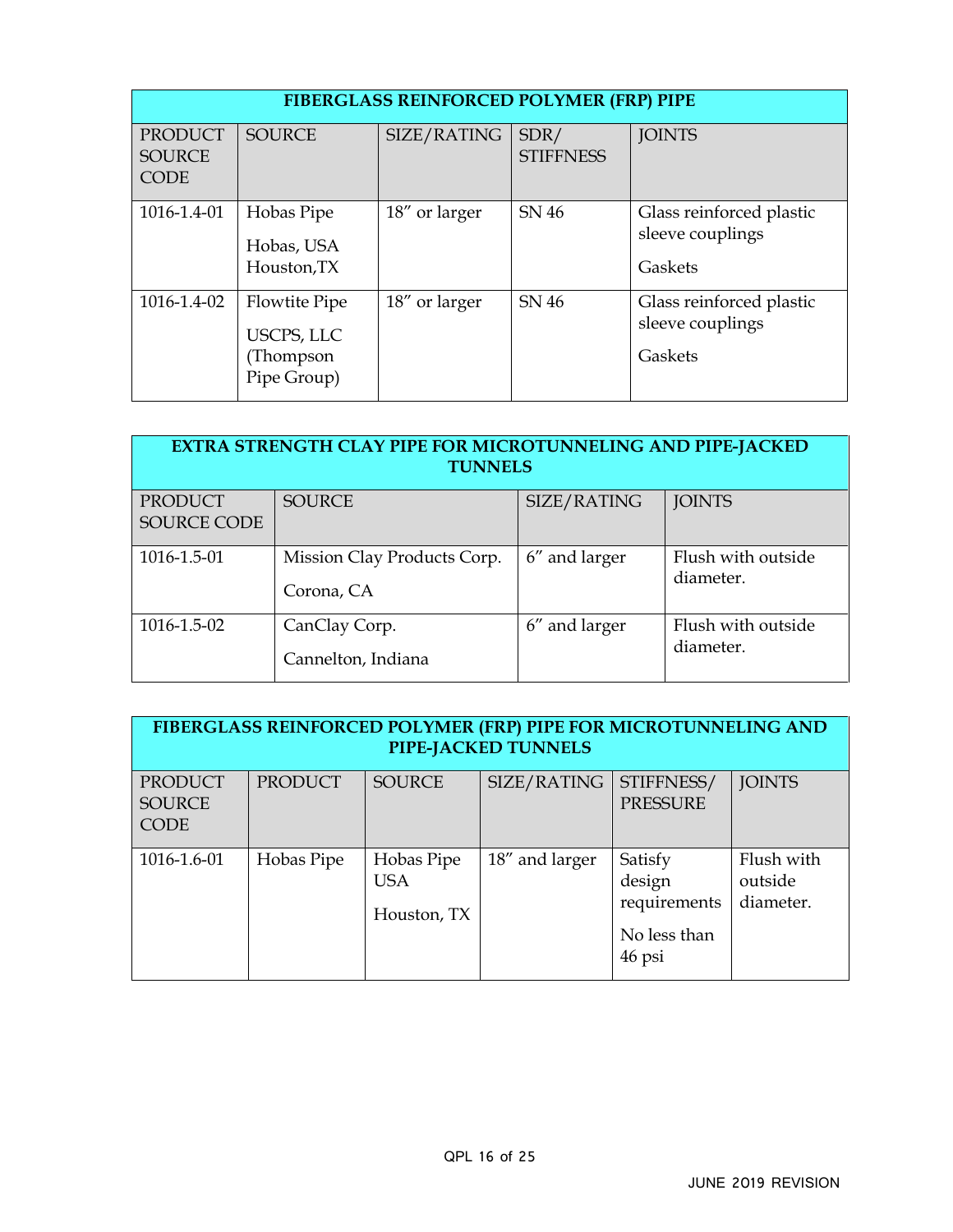| POLYMER CONCRETE PIPE FOR MICROTUNNELING AND PIPE-JACKED<br><b>TUNNELS</b> |                 |                                                                           |               |                                    |
|----------------------------------------------------------------------------|-----------------|---------------------------------------------------------------------------|---------------|------------------------------------|
| PRODUCT<br><b>SOURCE CODE</b>                                              | <b>PRODUCT</b>  | <b>SOURCE</b>                                                             | SIZE/RATING   | <b>JOINTS</b>                      |
| 1016-1.7-01                                                                | Meyer Polycrete | USCPS, LLC<br>(Thompson Pipe)<br>Group)                                   | 8" and larger | Flush with<br>outside<br>diameter. |
| 1016-1.7-02                                                                | Meyer Polycrete | <b>Meyer Pipes</b><br>Engineering<br>$GmbH$ &<br>Co.Lueneburg,<br>Germany | 8" and larger | Flush with<br>outside<br>diameter. |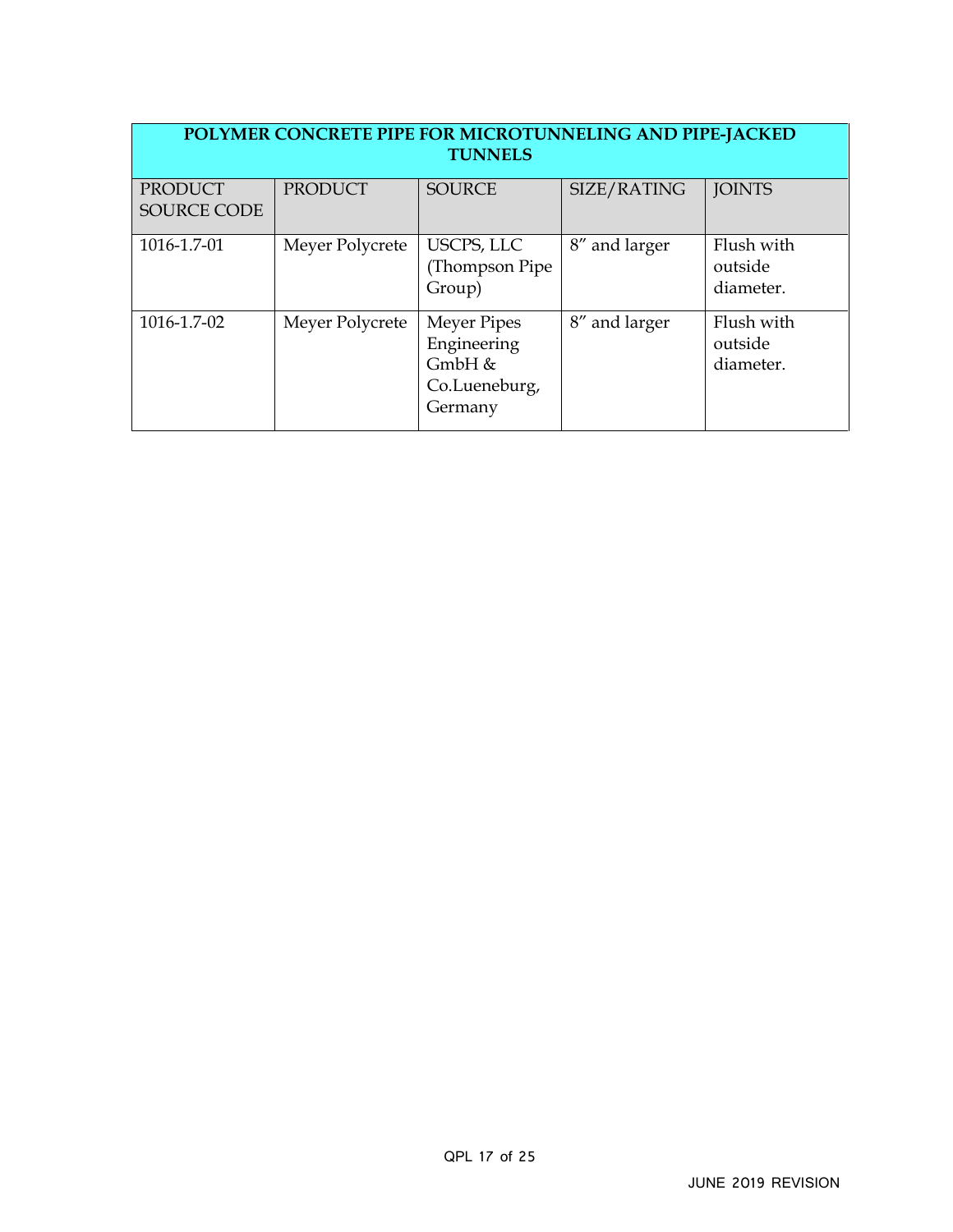## **(Product shall conform to section 1016.2- Force Main Sewer Pipe)**

|                                      | <b>PVC PRESSURE PIPE</b> |                                                                                     |                |  |  |  |
|--------------------------------------|--------------------------|-------------------------------------------------------------------------------------|----------------|--|--|--|
| <b>PRODUCT</b><br><b>SOURCE CODE</b> | <b>SOURCE</b>            | SIZE/RATING                                                                         | SDR/STIFFNESS  |  |  |  |
| 1016-2.1-01                          | <b>JM</b> Eagle          | AWWA C900≤ 12" (235 psi)                                                            | SDR 18 (max)   |  |  |  |
|                                      |                          | AWWA C905 >12" (165 psi)                                                            | $SDR$ 25 (max) |  |  |  |
| 1016-2.1-02                          | Certain Teed             | AWWA C900≤ 12" (235 psi)                                                            | SDR 18 (max)   |  |  |  |
|                                      |                          | AWWA C905 >12" (165 psi)                                                            | $SDR$ 25 (max) |  |  |  |
| 1016-2.1-03                          | North<br>American Pipe   | AWWA C900≤ 12" (235 psi)                                                            | SDR 18 (max)   |  |  |  |
|                                      | Corporation              | AWWA C905 >12" (165 psi)                                                            | $SDR$ 25 (max) |  |  |  |
| 1016-2.1-04                          | Underground<br>Solutions | AWWA C900≤ 12" (235 psi)                                                            | SDR 18 (max)   |  |  |  |
|                                      | (Aegion)                 | AWWA C905 >12" through<br>$16'' (165 \text{ psi})$                                  | $SDR$ 25 (max) |  |  |  |
| $1016 - 2.1 - 05$                    | Sanderson Pipe           | AWWA C900≤ 12" (235 psi)                                                            | SDR 18 (max)   |  |  |  |
| 1016-2.1-06                          | Pipelife Jet<br>Stream   | AWWA C900≤ 12" (235 psi)                                                            | SDR 18 (max)   |  |  |  |
| 1016-2.1-07                          | Diamond<br>Plastics      | AWWA C900≤ 12" (235 psi)                                                            | $SDR$ 18 (max) |  |  |  |
|                                      | Corporation              | AWWA C905 >12" (165 psi)                                                            | $SDR$ 25 (max) |  |  |  |
|                                      |                          | <b>RESTRAINING GLANDS FOR PVC PIPE</b>                                              |                |  |  |  |
| <b>PRODUCT</b><br><b>SOURCE CODE</b> | <b>SOURCE</b>            | <b>PRODUCT</b>                                                                      |                |  |  |  |
| 1016-2.1d-01                         | <b>EBAA</b> Iron         | Mechanical Joint Series 2000PV                                                      |                |  |  |  |
| 1016-2.1d-02                         | <b>EBAA</b> Iron         | Restraint Harness Series 1600 and Series 2800                                       |                |  |  |  |
| 1016-2.1d-03                         | Ford Meter Box           | Uni-Flange Series 1390 and Series 1500                                              |                |  |  |  |
| 1016-2.1d-04                         | <b>Star Pipe</b>         | PVC Stargrip Series 4000 and 4100P                                                  |                |  |  |  |
| 1016-2.1d-05                         | SIP Industries           | EZ Grip Joint Restraint (PVC) and EZ Grip PTP Series<br>Bell Joint Restraints (PVC) |                |  |  |  |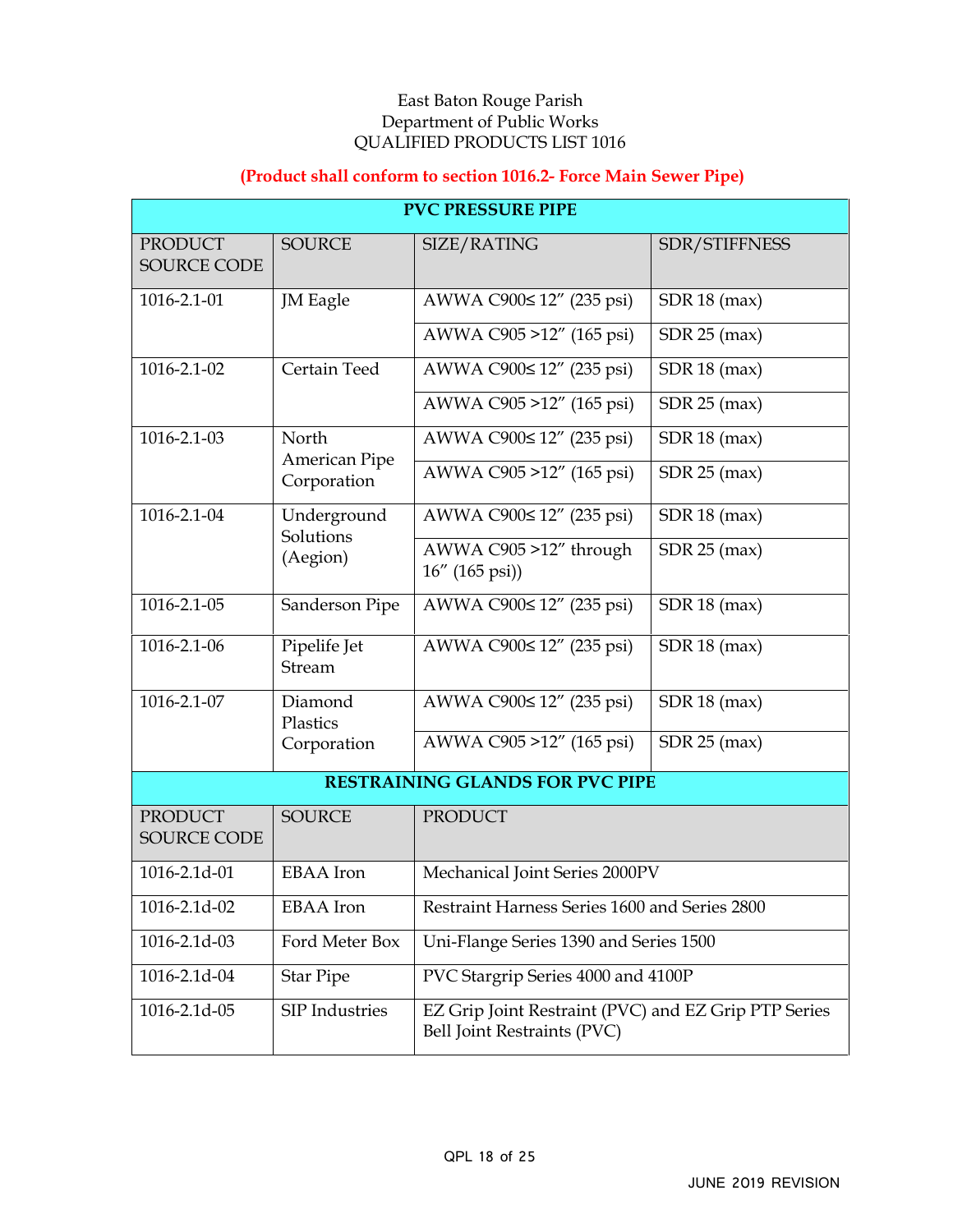| HIGH DENSITY POLYETHYLENE (HDPE) PIPE |                    |                             |                                               |
|---------------------------------------|--------------------|-----------------------------|-----------------------------------------------|
| PRODUCT<br><b>SOURCE CODE</b>         | <b>SOURCE</b>      | <b>PRODUCT</b>              | SIZE/RATING                                   |
| 1016-2.2-01                           | Chrevon-Phillips   | DriscoPlex 4200 and<br>4300 | Pressure rating: 160 psi<br>Maximum SDR of 11 |
| 1016-2.2-02                           | JM Eagle           | <b>HDPE</b> Pipe            | Pressure rating: 160 psi<br>Maximum SDR 11    |
| 1016-2.2-03                           | PolyPipe           | PolyPipe (PW)               | Pressure rating: 160 psi<br>Maximum SDR 11    |
| 1016-2.2-04                           | <b>WL Plastics</b> | <b>HDPE</b> Pipe            | Pressure rating: 160 psi<br>Maximum SDR 11    |

| <b>DUCTILE IRON PIPE</b>               |                            |                                   |                                                                                                                                                                                                                 |
|----------------------------------------|----------------------------|-----------------------------------|-----------------------------------------------------------------------------------------------------------------------------------------------------------------------------------------------------------------|
| PRODUCT SOURCE CODE                    |                            | <b>SOURCE</b>                     | <b>JOINTS</b>                                                                                                                                                                                                   |
| 1016-2.3-01                            |                            | American Ductile<br>Iron Pipe     | Push-on Joint<br>$\bullet$<br>Mechanical Joint<br>$\bullet$<br>Flanged Joint<br>$\bullet$<br>Restrained Joint<br>$\bullet$<br>Gasket material shall be standard styrene<br>$\bullet$<br>butadiene rubber (SBR.) |
| 1016-2.3-02                            |                            | U.S. Pipe                         | Push-on Joint<br>$\bullet$<br>Mechanical Joint<br>$\bullet$<br>Flanged Joint<br>$\bullet$<br>Restrained Joint<br>$\bullet$<br>Gasket material shall be standard styrene<br>$\bullet$<br>butadiene rubber (SBR.) |
| 1016-2.3-03                            |                            | McWane Cast Iron<br>Pipe Co.      | Push-on Joint<br>$\bullet$<br>Mechanical Joint<br>$\bullet$<br>Flanged Joint<br>$\bullet$<br>Restrained Joint<br>$\bullet$<br>Gasket material shall be standard styrene<br>$\bullet$<br>butadiene rubber (SBR.) |
| 1016-2.3-04                            |                            | <b>Griffin Pipe Products</b>      | Push-on Joint<br>$\bullet$<br>Mechanical Joint<br>$\bullet$<br>Flanged Joint<br>$\bullet$<br>Restrained Joint<br>$\bullet$<br>Gasket material shall be standard styrene<br>butadiene rubber (SBR.)              |
|                                        |                            | <b>DUCTILE IRON PIPE FITTINGS</b> |                                                                                                                                                                                                                 |
| PRODUCT SOURCE<br><b>CODE</b>          | <b>SOURCE</b>              |                                   | <b>APPLICATION</b>                                                                                                                                                                                              |
| 1016-2.3b-01                           | American Ductile Iron Pipe |                                   | Ductile Iron and PVC Force mains                                                                                                                                                                                |
| 1016-2.3b-02                           | U.S. Pipe                  |                                   | Ductile Iron and PVC Force mains                                                                                                                                                                                |
| 1016-2.3b-03                           | <b>Tyler Union</b>         |                                   | Ductile Iron and PVC Force mains                                                                                                                                                                                |
| 1016-2.3b-04<br>CLOW Water Systems Co. |                            | Ductile Iron and PVC Force mains  |                                                                                                                                                                                                                 |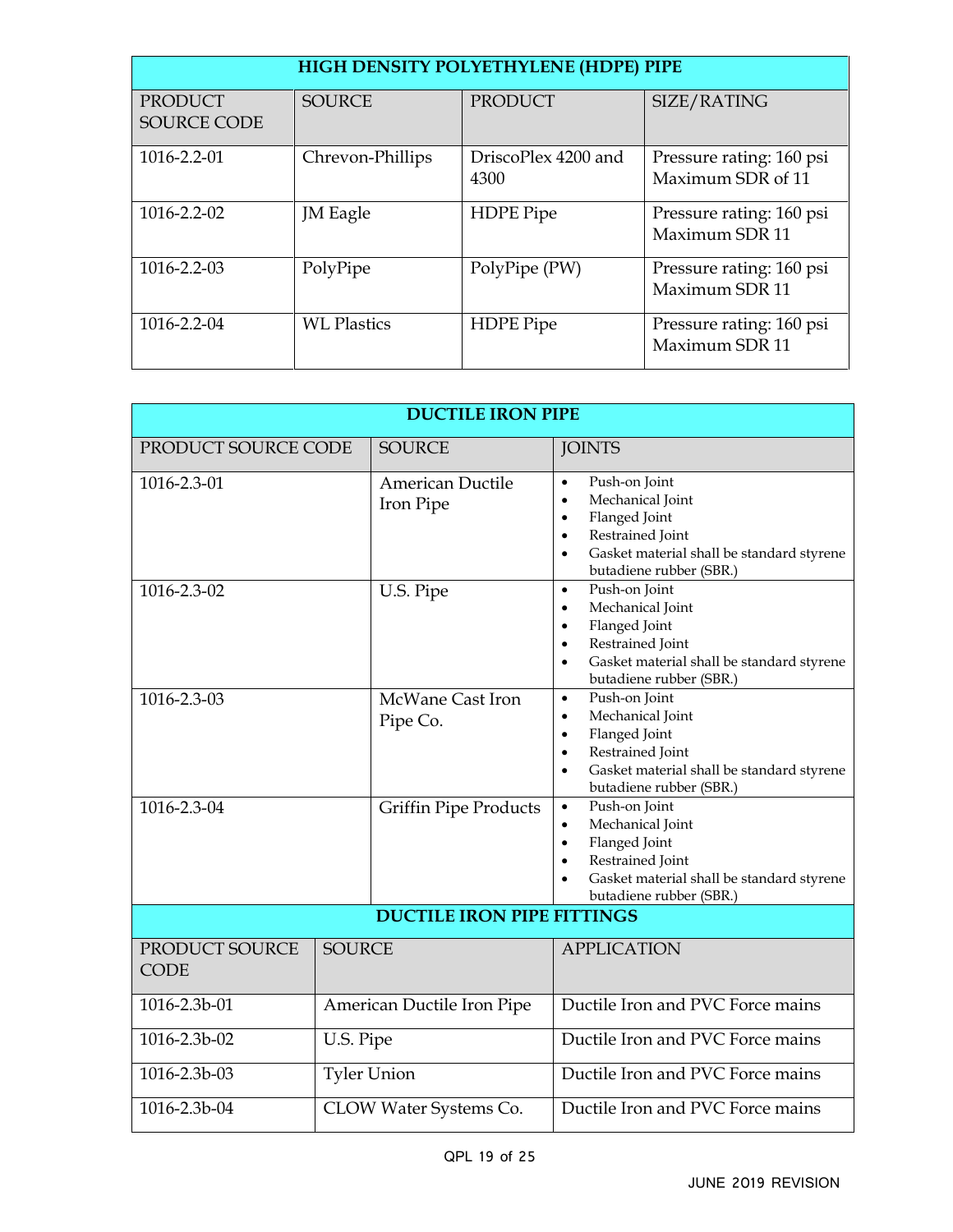| 1016-2.3b-05                  | <b>Star Pipe</b>                                | Ductile Iron and PVC Force mains                          |
|-------------------------------|-------------------------------------------------|-----------------------------------------------------------|
| 1016-2.3b-06                  | <b>SIP</b> Industries                           | Ductile Iron and PVC Force mains<br>(MJ and Flanged only) |
|                               | <b>RESTRAINING GLANDS FOR DUCTILE IRON PIPE</b> |                                                           |
| PRODUCT SOURCE<br><b>CODE</b> | <b>SOURCE</b>                                   | <b>APPLICATION</b>                                        |
| $1016 - 2.3$ m $-01$          | <b>EBAA</b> Iron                                | MegaLug Model 1100                                        |
| 1016-2.3m-02                  | Ford Meter Box                                  | Uni-Flange Series 1500                                    |
| 1016-2.3m-03                  | <b>Star Pipe</b>                                | PVC Stargrip Series 3000 and 3000S                        |
| 1016-2.3m-04                  | <b>SIP</b> Industries                           | EZ Grip Joint Restraints (Ductile<br>Iron)                |
|                               | <b>DUCTILE IRON PIPE INTERIOR COATING</b>       |                                                           |
| PRODUCT SOURCE<br><b>CODE</b> | <b>SOURCE</b>                                   | <b>PRODUCT</b>                                            |
| 1016-2.3f-01                  | <b>Induron Protective Coatings</b>              | Protecto 401 Ceramic epoxy lining                         |
| 1016-2.3f-02                  | <b>Tnemec Company</b>                           | Series 431 Perma-Shield PL                                |
| 1016-2.3f-03                  | Permite Corporation                             | Permox CTF                                                |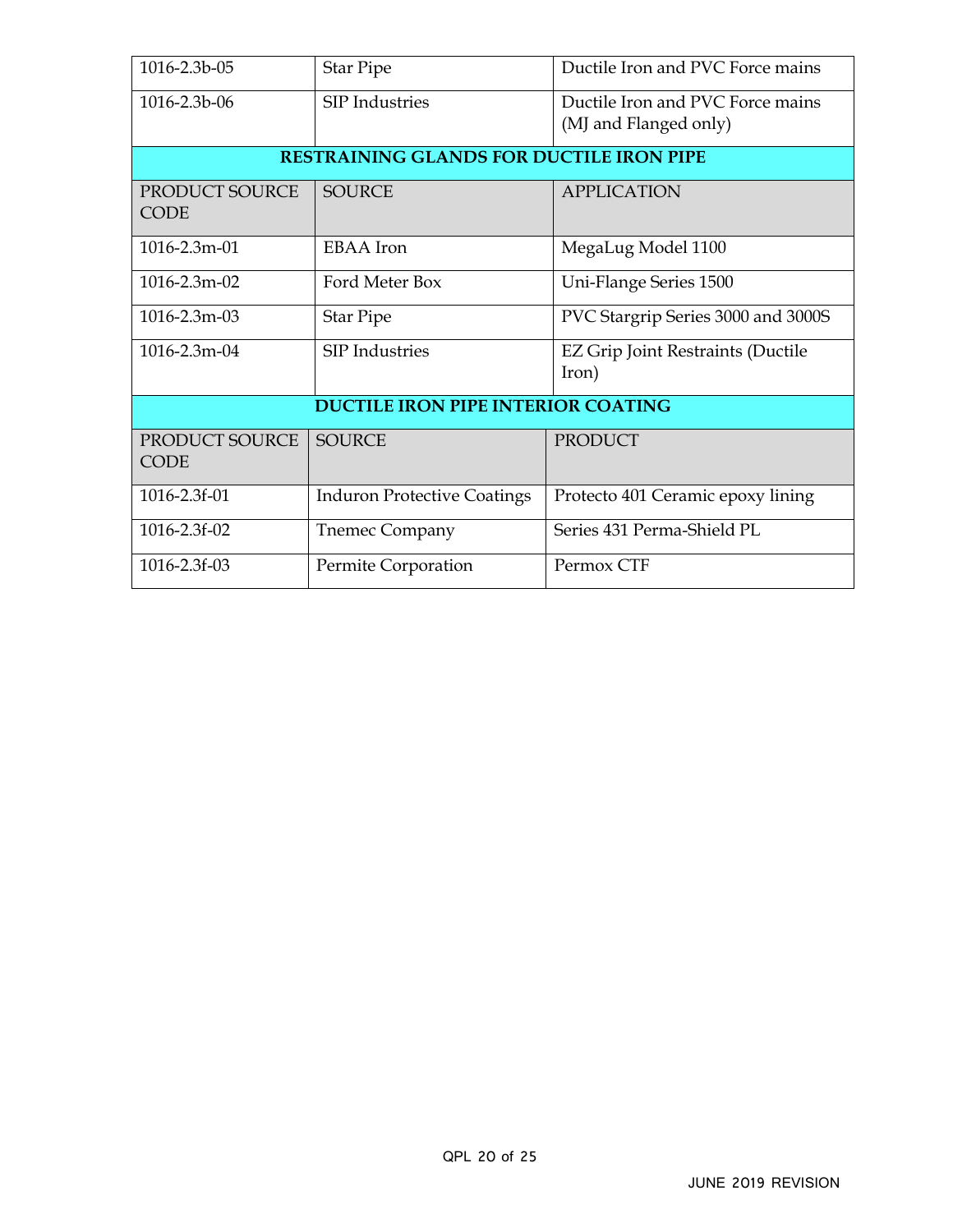## **(Product shall conform to section 1019- Valves and Appurtenances)**

| <b>GATE VALVES</b>                             |                                    |                    |                                    |  |                      |
|------------------------------------------------|------------------------------------|--------------------|------------------------------------|--|----------------------|
|                                                | <b>Non-rising Stem</b>             |                    |                                    |  |                      |
| <b>PRODUCT</b><br><b>SOURCE CODE</b>           | <b>PRODUCT</b>                     |                    | <b>SOURCE</b>                      |  | <b>SIZE/RATING</b>   |
| 1019-4a-01                                     | Figure 438, NPT threaded<br>ends   |                    | Crane                              |  | 3 inches and smaller |
| 1019-4a-02                                     | Figure B103, NPT threaded<br>ends  |                    | Stockham                           |  | 3 inches and smaller |
| 1019-4a-03                                     | Figure 1320, soldered ends         |                    | Crane                              |  | 3 inches and smaller |
| 1019-4a-04                                     | Figure B104, soldered ends         |                    | Stockham                           |  | 3 inches and smaller |
|                                                |                                    | <b>GATE VALVES</b> |                                    |  |                      |
|                                                |                                    | <b>Rising Stem</b> |                                    |  |                      |
| <b>PRODUCT</b><br><b>SOURCE CODE</b>           | <b>PRODUCT</b>                     |                    | <b>SOURCE</b>                      |  | <b>SIZE/RATING</b>   |
| 1019-4b-05                                     | Figure 428, NPT threaded<br>ends   |                    | Crane                              |  | 3 inches and smaller |
| 1019-4b-06                                     | Figure B-100, NPT threaded<br>ends |                    | Stockham                           |  | 3 inches and smaller |
| 1019-4b-07                                     | Figure 1330, soldered ends         |                    | Crane                              |  | 3 inches and smaller |
| 1019-4b-08                                     | Figure B-108, soldered ends        |                    | Stockham                           |  | 3 inches and smaller |
|                                                |                                    |                    | <b>RESILIENT SEATED GATE VALVE</b> |  |                      |
| <b>PRODUCT</b><br><b>SOURCE</b><br><b>CODE</b> | <b>PRODUCT</b>                     | <b>SOURCE</b>      |                                    |  | <b>SIZE/RATING</b>   |
| 1019-4-01                                      | AWWA C509                          | M&H Valve          |                                    |  | 3-12 inches          |
| 1019-4-02                                      | AWWA C515                          |                    | M&H Valve                          |  | 4-36 inches          |
| 1019-4-03                                      | A-USPO                             | U.S. Pipe          |                                    |  | 3-20 inches          |
| 1019-4-04                                      | Series 2360                        |                    | <b>Mueller Water Products</b>      |  | 3-12 inches          |
| 1019-4-05                                      | Series 2361                        |                    | <b>Mueller Water Products</b>      |  | 14-48 inches         |
| 1019-4-06                                      | Series 2500 RWGV                   |                    | <b>American Flow Control</b>       |  | 3-66 inches          |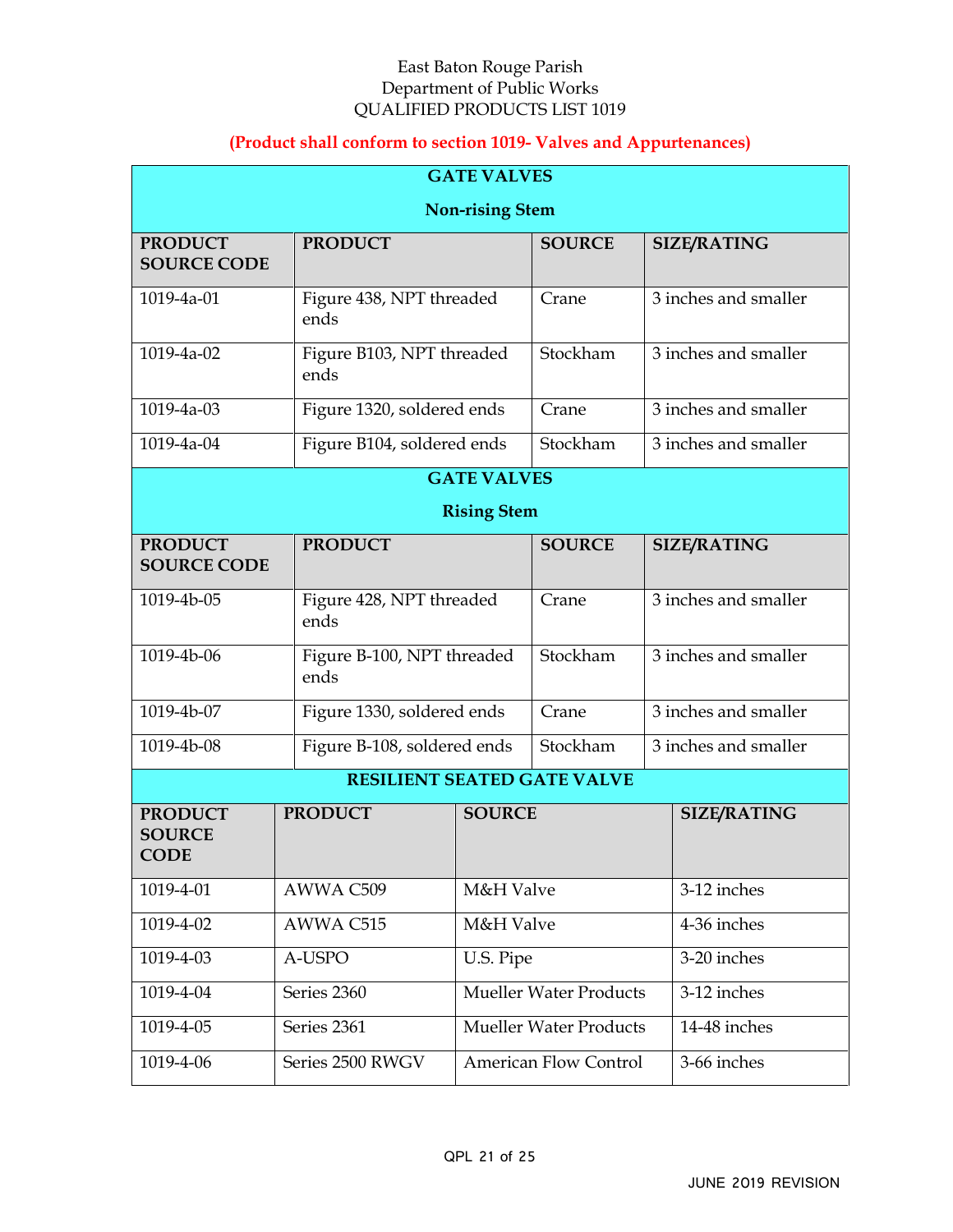| <b>PLUG VALVES</b>                  |                 |             |  |
|-------------------------------------|-----------------|-------------|--|
| <b>PRODUCT SOURCE CODE   SOURCE</b> |                 | <b>SIZE</b> |  |
| 1019-05-01                          | Val-matic 5700  | 4-30 inches |  |
| 1019-05-02                          | DeZurik PEF/PEC | 4-72 inches |  |
|                                     |                 |             |  |

| <b>CHECK VALVES</b>                  |                                            |                                                   |  |  |
|--------------------------------------|--------------------------------------------|---------------------------------------------------|--|--|
|                                      | <b>Lever and Spring Swing Check Valves</b> |                                                   |  |  |
| <b>PRODUCT</b><br><b>SOURCE CODE</b> | <b>SOURCE</b>                              | <b>SIZE/RATING</b>                                |  |  |
| 1019-06a-01                          | Mueller Series 2600                        | $3'' - 12'' - 175$ psi                            |  |  |
| 1019-06a-02                          | Mueller Series 8100                        | $14'' - 36'' - 150$ psi                           |  |  |
| $1019 - 06a - 03$                    | M&H Valve Style 259                        | $3'' - 12'' - 175$ psi<br>$14'' - 36'' - 150$ psi |  |  |
| 1019-06a-04                          | Golden Anderson Fig 340-S                  | $3'' - 24'' - 250$ psi                            |  |  |
| <b>CHECK VALVES</b>                  |                                            |                                                   |  |  |
|                                      | <b>Rubber Flapper Swing Check Valves</b>   |                                                   |  |  |
| <b>PRODUCT</b><br><b>SOURCE CODE</b> | <b>SOURCE</b>                              | <b>SIZE/RATING</b>                                |  |  |
| 1019-06b-01                          | Val-matic Series VM-500A                   | $3'' - 30'' - 250$ psi<br>30"-48" - 150 psi       |  |  |
| 1019-06b-02                          | Golden Anderson Fig 200BF                  | 3" - 24" - 250 psi                                |  |  |
| 1019-06b-03                          | Danfoss Flomatic Model 745 BFPI            | 3"-12" - 250 psi<br>14"-24" - 175 psi             |  |  |

| <b>QUICK CONNECT COUPLINGS</b>       |                                            |                                   |  |
|--------------------------------------|--------------------------------------------|-----------------------------------|--|
| <b>PRODUCT SOURCE CODE   PRODUCT</b> |                                            | <b>SOURCE</b>                     |  |
| 1019-07-01                           | Model PF-C coupler with<br>Model 634A plug | Dover Corporation OPW<br>Division |  |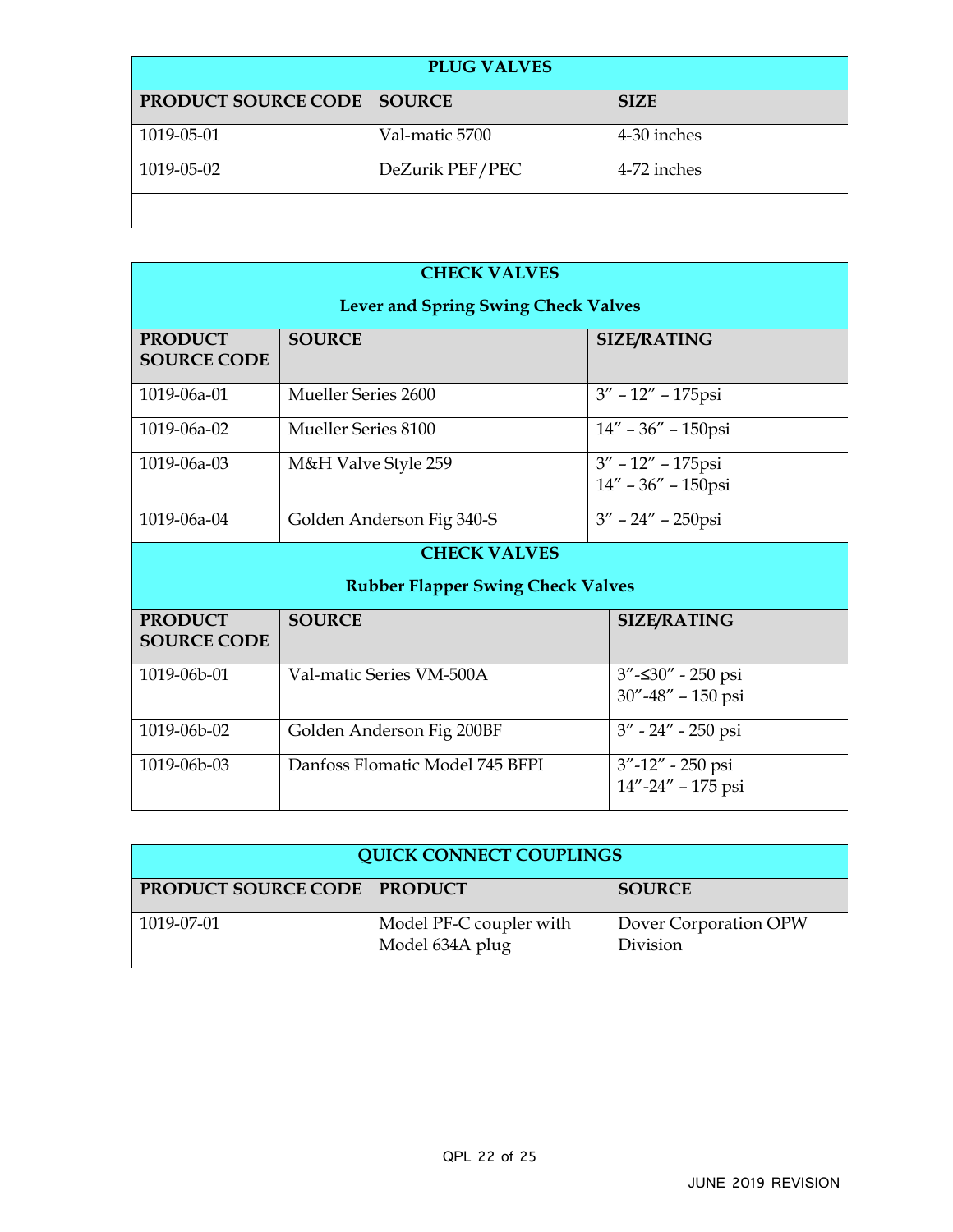| <b>AIR AND VACUUM VALVES</b> |                            |                                              |  |
|------------------------------|----------------------------|----------------------------------------------|--|
| <b>PRODUCT SOURCE CODE</b>   | <b>PRODUCT</b>             | <b>SOURCE</b>                                |  |
| 1019-08-01                   | Model D-025 (combo)        | A.R.I. USA Inc.                              |  |
| 1019-08-02                   | Series 800 (combo)         | Val-matic Valve and<br>Manufacturing Company |  |
| 1019-08-03                   | Series 300 (air/vacuum)    | Val-matic Valve and<br>Manufacturing Company |  |
| 1019-08-04                   | Series 48ABW (air release) | Val-matic Valve and<br>Manufacturing Company |  |

| <b>CORPORATION STOPS</b>             |                |                 |                                             |  |
|--------------------------------------|----------------|-----------------|---------------------------------------------|--|
| <b>PRODUCT</b><br><b>SOURCE CODE</b> | <b>PRODUCT</b> | <b>SOURCE</b>   | <b>SIZE/RATING</b>                          |  |
| 1019-09-01                           | H-15029        | Mueller Company | $\frac{3}{4}$ ", 100 psi pressure<br>rating |  |

| <b>FLANGE ADAPTER COUPLINGS</b>      |                                 |                        |                    |  |
|--------------------------------------|---------------------------------|------------------------|--------------------|--|
|                                      | <b>Restrained Couplings</b>     |                        |                    |  |
| <b>PRODUCT</b><br><b>SOURCE CODE</b> | <b>PRODUCT</b>                  | <b>SOURCE</b>          | <b>SIZE/RATING</b> |  |
| 1019-10-01                           | Style Alpha FC                  | ROMAC Industries       | $\leq$ 12 inches   |  |
| <b>FLEXIBLE COUPLINGS</b>            |                                 |                        |                    |  |
|                                      | <b>Non-Restrained Couplings</b> |                        |                    |  |
| <b>PRODUCT</b><br><b>SOURCE CODE</b> | <b>PRODUCT</b>                  | <b>SOURCE</b>          | <b>SIZE/RATING</b> |  |
| 1019-10-01                           | Style 128-W                     | <b>Dresser Company</b> | $\leq$ 24 inches   |  |
| 1019-10-02                           | Style FCA 501                   | ROMAC Industries       | $\leq 16$ inches   |  |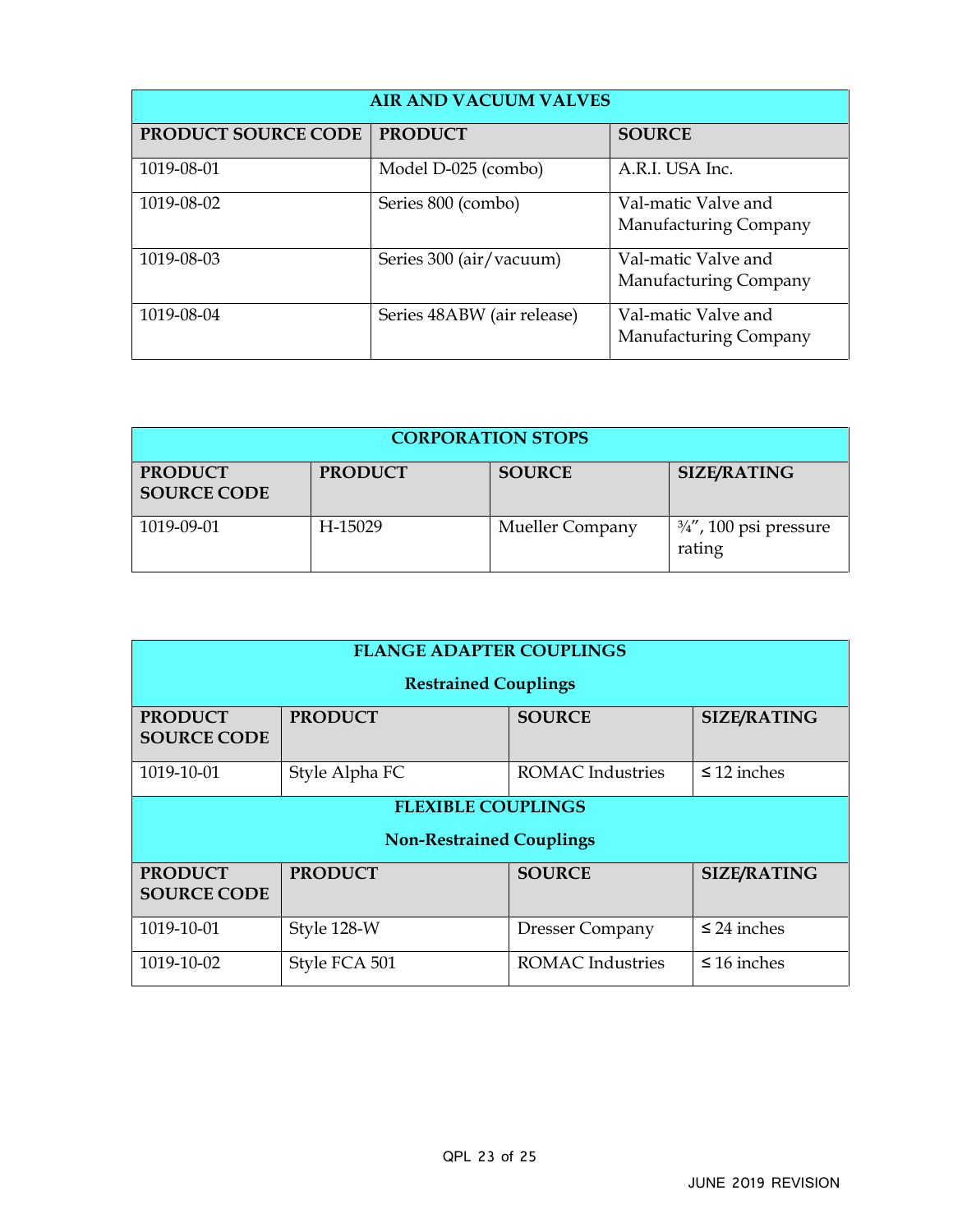| <b>FLEXIBLE COUPLINGS</b>       |                           |                      |  |  |
|---------------------------------|---------------------------|----------------------|--|--|
| <b>Victaulic Type Couplings</b> |                           |                      |  |  |
| PRODUCT SOURCE CODE             | <b>PRODUCT</b>            | <b>SOURCE</b>        |  |  |
| 1019-11-01                      | Style 741                 | Victaulic Vic Flange |  |  |
|                                 | <b>FLEXIBLE COUPLINGS</b> |                      |  |  |
| <b>Sleeve Couplings</b>         |                           |                      |  |  |
| PRODUCT SOURCE CODE             | <b>PRODUCT</b>            | <b>SOURCE</b>        |  |  |
| 1019-11-02                      | Style 40 (long body)      | Dresser              |  |  |
| 1019-11-03                      | Style 38 (short body)     | <b>Dresser</b>       |  |  |

| <b>DIAPHRAGM SEALS</b>               |                          |                     |  |  |
|--------------------------------------|--------------------------|---------------------|--|--|
| <b>PRODUCT SOURCE CODE   PRODUCT</b> |                          | <b>SOURCE</b>       |  |  |
| 1019-12-01                           | Type SB                  | Mansfield and Green |  |  |
| 1019-12-02                           | Series 40 Flanged Sensor | Red Valve Company   |  |  |

| <b>MECHANICAL WALL SEALS</b>         |           |                         |  |
|--------------------------------------|-----------|-------------------------|--|
| <b>PRODUCT SOURCE CODE   PRODUCT</b> |           | <b>SOURCE</b>           |  |
| 1019-14-01                           | Link-Seal | Thunderline Corporation |  |

| <b>HOSE END FAUCETS</b>              |              |               |  |
|--------------------------------------|--------------|---------------|--|
| <b>PRODUCT SOURCE CODE   PRODUCT</b> |              | <b>SOURCE</b> |  |
| 1019-15-01                           | Model Z-1385 | Zurn          |  |

| <b>PRESSURE GAGES</b>                |            |                      |  |
|--------------------------------------|------------|----------------------|--|
| <b>PRODUCT SOURCE CODE   PRODUCT</b> |            | <b>SOURCE</b>        |  |
| 1019-16-01                           | Series 450 | H.O. Trerice Company |  |